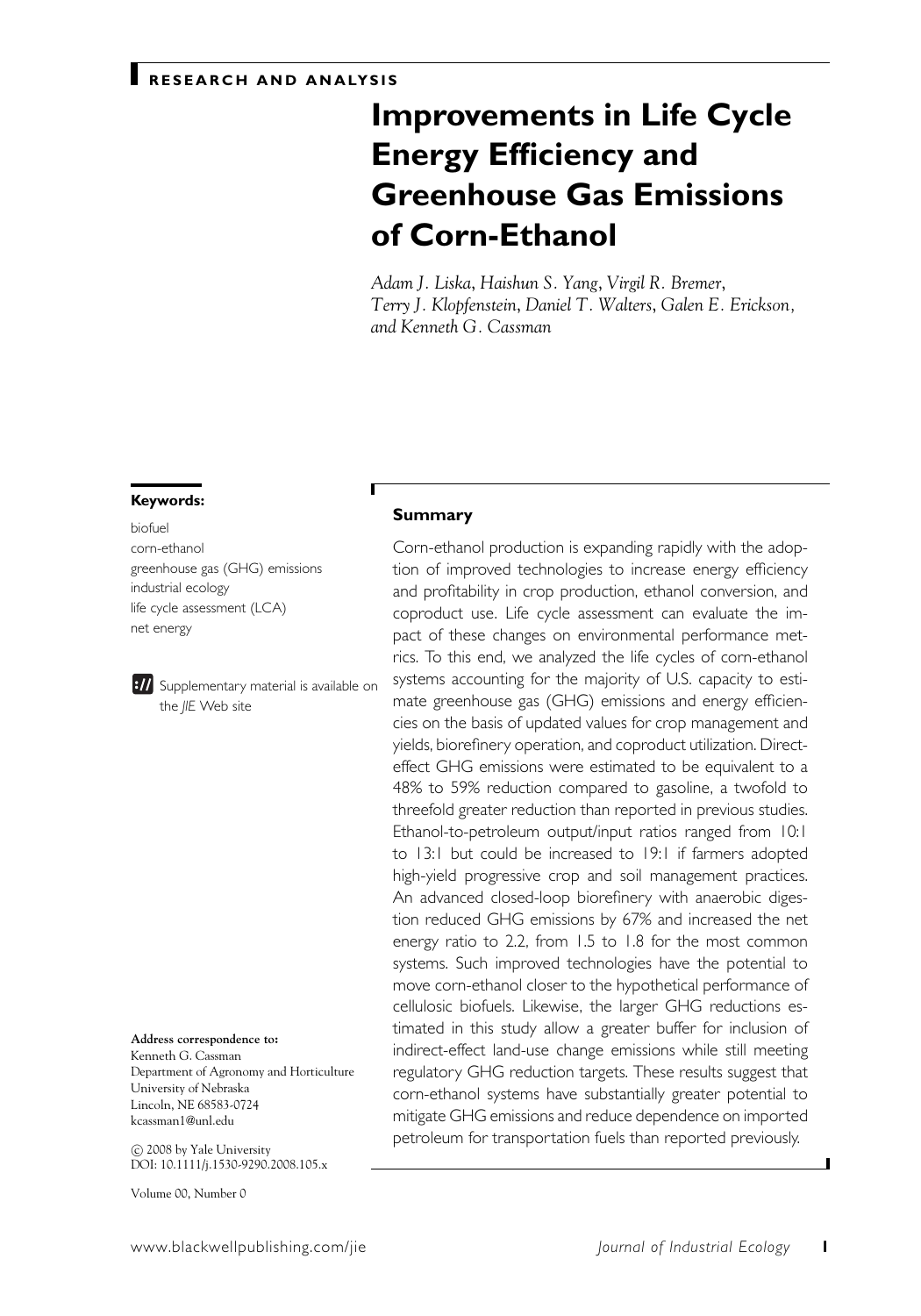## **Introduction**

Corn-ethanol biofuel production in the United States is expanding rapidly in response to a sudden rise in petroleum prices and supportive federal subsidies. From a base of 12.9 billion liters (3.4 billion gallons [bg]) from 81 facilities in 2004, annual production capacity increased to 29.9 billion liters (7.9 bg) from 139 biorefineries in January 2008 (RFA 2008). With an additional 20.8 billion liters (5.5 bg) of capacity from 61 facilities currently under construction, total annual production potential will likely reach 50.7 billion liters (13.4 bg) within 1–2 years, with facilities built since 2004 representing 75% of production capacity. This level of production is ahead of the mandated grain-based ethanol production schedule in the Energy Independence and Security Act (EISA) of 2007, which peaks at 57 billion liters (15 bg) in 2015 (U.S. Congress 2007). At this level of production, corn-ethanol will replace about 10% of total U.S. gasoline use on a volumetric basis and nearly 17% of gasoline derived from imported oil.

Biofuels have been justified and supported by federal subsidies largely on the basis of two assumptions about the public goods that result from their use, namely, (1) that they reduce dependence on imported oil, and (2) that they reduce greenhouse gas (GHG) emissions (carbon dioxide  $[CO_2]$ , methane  $[CH_4]$ , and nitrous oxide  $[N_2O]$ ) when they replace petroleum-derived gasoline or diesel transportation fuels.<sup>1</sup> In the case of corn-ethanol, however, several recent reports estimate a relatively small net energy ratio (NER) and GHG emissions reduction compared to gasoline (Farrell et al. 2006; Wang et al. 2007) or a net increase in GHG emissions when both direct and indirect emissions are considered (Searchinger et al. 2008). These studies rely on estimates of energy efficiencies in older ethanol plants that were built before the recent investment boom in new ethanol biorefineries that initiated production on or after January 2005. These recently built facilities now represent about 60% of total ethanol production and will account for 75% by the end of 2009.

These newer biorefineries have increased energy efficiency and reduced GHG emissions through the use of improved technologies, such as thermocompressors for condensing steam and increasing heat reuse; thermal oxidizers for combustion of volatile organic compounds (VOCs) and waste heat recovery; and raw-starch hydrolysis, which reduces heat requirements during fermentation. Likewise, a large number of new biorefineries are located in close proximity to cattle feeding or dairy operations, because the highest value use of coproduct distillers grains is for cattle feed, compared to their value in poultry or swine rations (Klopfenstein et al. 2008). Close proximity to livestock feeding operations means that biorefineries do not need to dry distillers grains to facilitate long-distance transport to livestock feeding sites, which saves energy and reduces GHG emissions. Corn yields also have been increasing steadily at 114 kg ha<sup>-1</sup> (1.8 bu ac−1) due to improvements in both crop genetics and agronomic management practices (Duvick and Cassman 1999; Cassman and Liska 2007). For example, nitrogen fertilizer efficiency, estimated as the increase in grain yield due to applied nitrogen, has increased by 36% since 1980 (Cassman et al. 2002), and nitrogen fertilizer accounts for a large portion of energy inputs and GHG emissions in corn production (Adviento-Borbe et al. 2007). Similarly, the proportion of farmers adopting conservation tillage practices that reduce diesel fuel use has risen from 26% in 1990 to 41% in 2004 (CTIC 2004).

The degree to which recent technological improvements in crop production, ethanol biorefining, and coproduct utilization affect life cycle GHG emissions and net energy yield (NEY) of corn-ethanol systems has not been thoroughly evaluated. Widespread concerns about the impact of corn-ethanol on GHG emissions and its potential to replace petroleum-based transportation fuels require such updates. For example, the 2007 EISA mandates that life cycle GHG emissions of corn-ethanol, cellulosic ethanol, and advanced biofuels achieve 20%, 60%, and 50% GHG emissions reductions relative to gasoline, respectively (US Congress 2007). California is currently in the process of developing regulations to implement a low-carbon fuel standard (LCFS), with the goal of reducing GHG emissions from motor fuels by 10% by 2020 compared to present levels (Arons et al. 2007). Global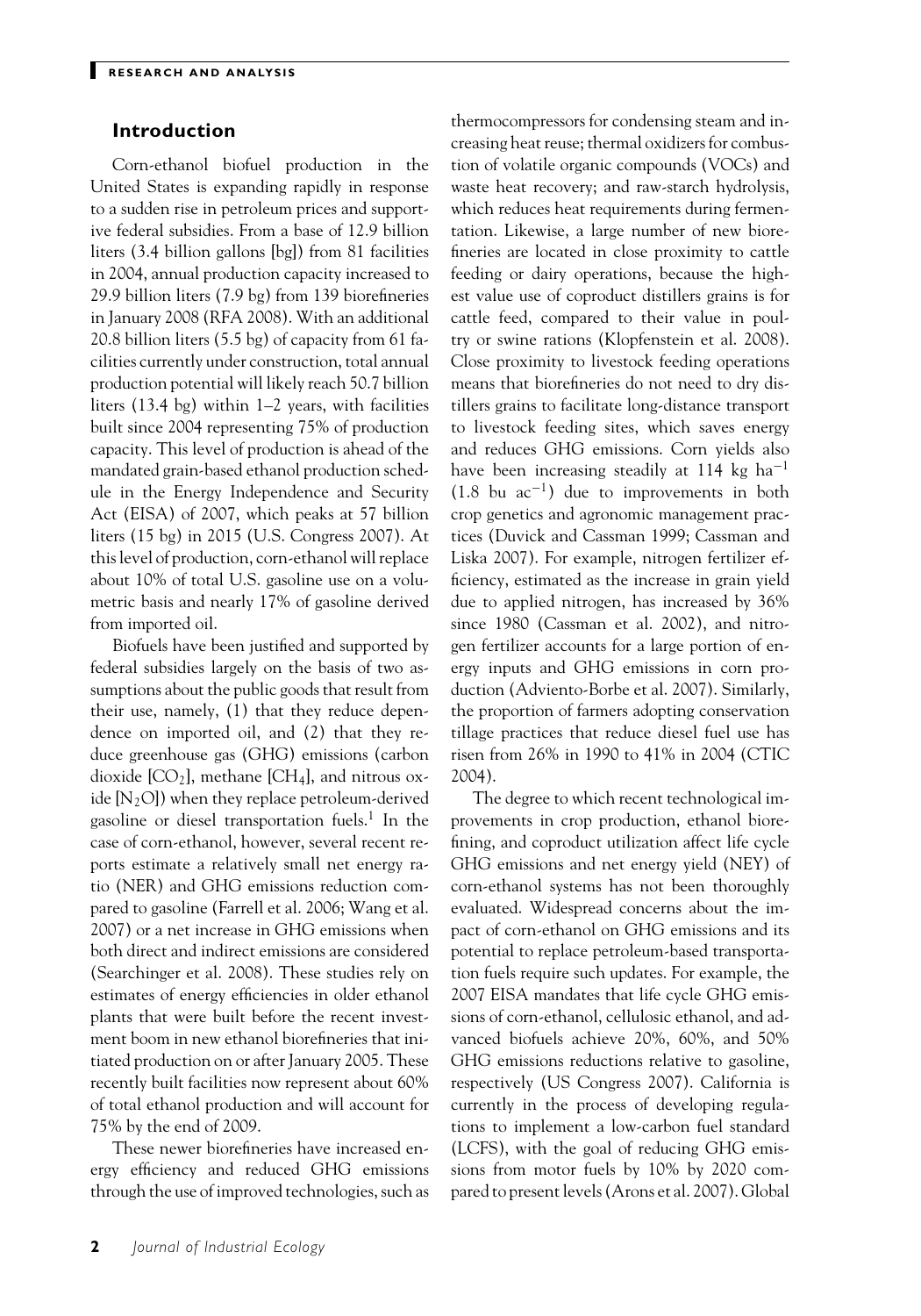Biofuel Energy Systems Simulator (available at

**RESEARCH AND ANALYSIS** 

concerns about climate change are the motivation for establishment of an emissions trading market in the Europe Union and the Chicago Climate Exchange in the United States (Ellerman and Buchner 2007). In addition, cap-and-trade systems for GHG reduction will be implemented in seven northeastern states under the Regional Greenhouse Gas Initiative (www.rggi.org) and in a five-state Western Climate Initiative, with a national program looming (Kintisch 2007). Given these trends, standard metrics and life cycle assessment (LCA) methods using updated industry data are needed to provide accurate estimates of the GHG emissions from biofuels to (1) comply with national renewable fuel standards and state-level LCFSs, (2) participate in emerging markets that allow monetization of GHG mitigation (McElroy 2007; Liska and Cassman 2008), and (3) reduce negative environmental impacts of biofuels at regional, national, and international levels (Lewandowski and Faaij 2006; Roundtable on Sustainable Biofuels, http://cgse.epfl.ch/page65660.html).

The recent legislative mandates to achieve specified levels of GHG reductions through the use of biofuels and the lack of published information about how the emerging ethanol industry is currently performing in relation to these mandates provide justification for the objectives of the current study. Our goal is to quantify the NEY and GHG emissions of corn-ethanol systems on the basis of an integrated understanding of how current systems are operating with regard to crop and soil management, ethanol biorefining, and coproduct utilization by livestock. Emissions from the indirect effects of land use change that occur in response to commodity price increases attributable to expanded biofuel production (e.g., Searchinger et al. 2008) are not considered in our study, because such indirect effects are applied generally to all corn-ethanol at a national or global level and are not specific to a particular corn-ethanol biorefinery facility and associated corn supply. Instead, our focus is on direct-effect life cycle GHG emissions and the degree of variation due to differences in the efficiencies of crop production, ethanol conversion, and coproduct utilization of recently built ethanol biorefineries and related advanced systems. This information is captured with LCA software called the *LCA of Corn-Ethanol Systems*

www.bess.unl.edu).

Direct-effect life cycle energy and GHG assessment of corn-ethanol considers the energy used for feedstock production and harvesting, including fossil fuels (primarily diesel) for field operations and electricity for grain drying and irrigation (Liska and Cassman 2008). Energy expended in crop production also includes upstream costs for the production of fertilizer, pesticides, and seed; depreciable cost of manufacturing farm machinery; and the energy required in the production of fossil fuels and electricity. Energy used in the conversion of corn to ethanol includes transportation of grain to the biorefinery, grain milling, starch liquefaction and hydrolysis, fermentation to biofuel, and coproduct processing and transport. Energy used for the construction of the biorefinery itself is also included in the assessment and is prorated over the life of the facility.

Most previous LCA studies evaluated the efficiency of the entire U.S. corn-ethanol industry, which requires the use of aggregate data on average crop and biorefinery performance parameters (Farrell et al. 2006). These studies rely on U.S. Corn Belt averages for corn yields, husbandry practices, and crop production input rates based on weighted state averages and average biorefinery efficiency based on both wet and dry mill types. Such estimates do not capture the variability among individual biorefineries, and they utilize data on crop production and ethanol plant energy requirements that are obsolete compared to plants built within the past 3 years, which account for the majority of current ethanol production.

There are also different methods for determining coproduct energy credits. The approach used most widely is the displacement method, which assumes that coproducts from corn-ethanol production substitute for other products that require energy in their production. For corn-ethanol, distillers grains coproducts are the unfermentable components in corn grain, including protein, oil, and lignocellulosic seed coat material (Klopfenstein et al. 2008). As such, distillers grains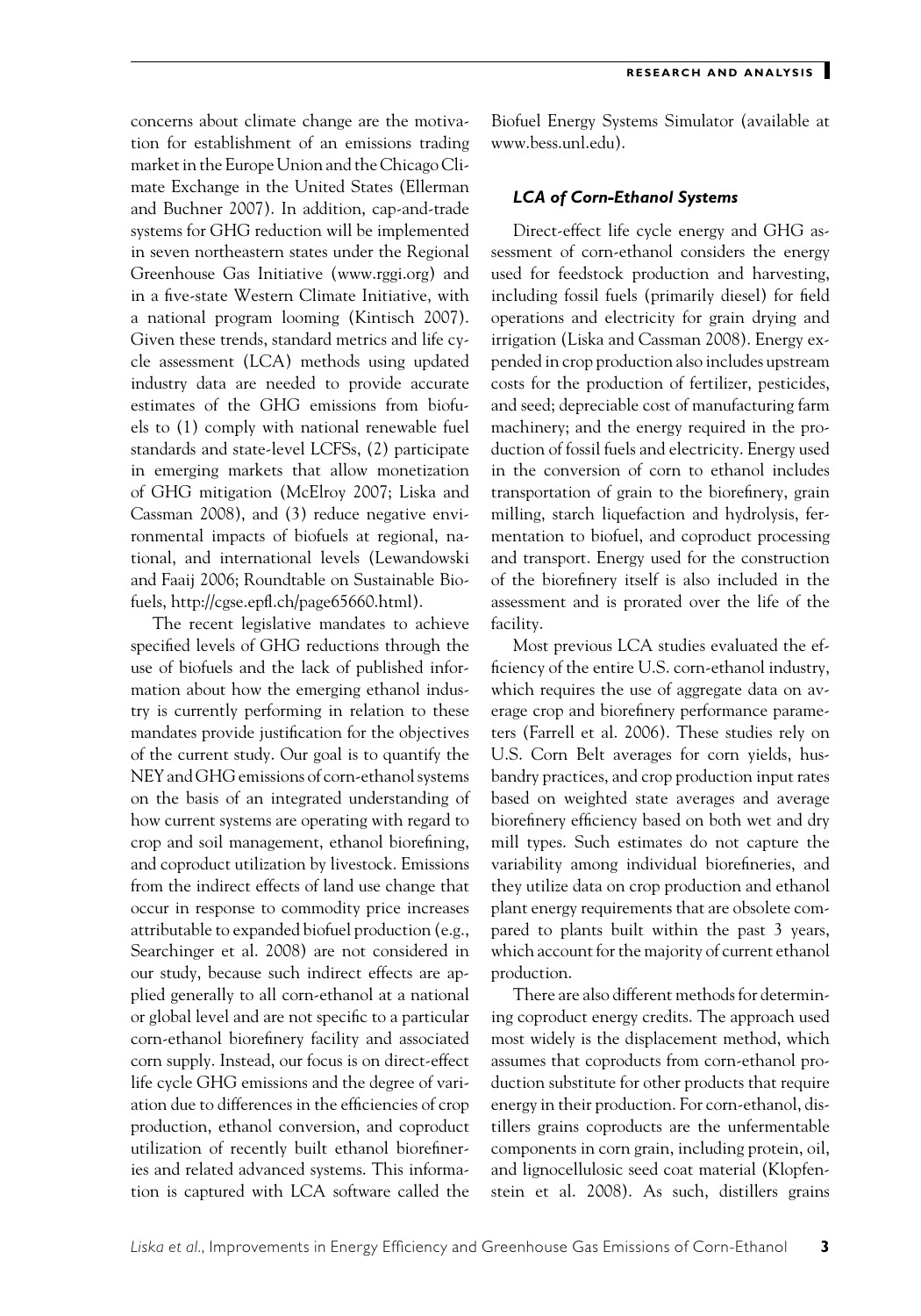represent a nutritious animal feed, especially for ruminants, such as cattle. Therefore, most life cycle energy and GHG analyses give a displacement credit for this coproduct as cattle feed, because this is the highest value use, and the expansion of corn-ethanol production capacity has had little impact on cattle numbers.

To determine environmental impacts to meet emerging regulatory requirements, one must assess an individual ethanol biorefinery and supporting cropping system. An analysis of regional cropping systems is important because biorefineries receive a majority of their feedstock from local sources—a trend that will likely continue as cornethanol production expands and utilizes a greater portion of total U.S. corn production. Cropping system productivity and efficiency also have significant variability depending on regional differences in climate and soil quality, crop yield levels, input use efficiencies, and irrigation practices.

Researchers can evaluate "forward-looking" LCAs of potential improvements in biofuel production systems by performing sensitivity analyses that identify the technology options with the greatest potential impact on energy yield and efficiency and GHG emissions reductions. Such forward-looking analyses can help guide the design of future biofuel systems and identify research priorities for the greatest potential impact on possible environmental benefits and petroleum replacement.

Although there are a number of existing models that perform life cycle energy and GHG emissions assessments of biofuel systems (Wang et al. 2007; Farrell et al. 2006), we developed the Biofuel Energy Systems Simulator (BESS) software to facilitate detailed evaluation and comparison of different types of corn-ethanol systems in a "seed-to-fuel" life cycle. The seed-to-fuel life cycle boundary was selected because it is the basis for meeting GHG emissions reductions under the 2007 EISA and for California's LCFS. Compared to other models, the BESS software performs a more detailed seed-to-fuel assessment of an individual corn-ethanol facility and its associated feedstock supply, with full documentation and reporting of all parameters and conversion efficiencies used. It can also evaluate the average performance of a specified type of ethanol plant at a state or regional level. The software allows modification of all input parameters, which enables sensitivity analysis of different biorefinery types and feedstock supply. Although the BESS software follows the general life cycle boundaries and calculation methods of the RG Biofuel Analysis Meta-Model (EBAMM model) (Farrell et al. 2007), BESS includes more thorough evaluation of  $N<sub>2</sub>O$  emissions from crop production, allows greater detail in biorefinery operations while utilizing more recent industry data, and uses a dynamic coproduct crediting scheme based on updated feeding practices.

## **Methodology**

#### *Model Interface and Engine*

The BESS model was created with Microsoft Excel as its internal engine and Delphi programming software for development of its graphic interface. It is Microsoft Windows compatible. The BESS model has four component submodels for (1) crop production, (2) ethanol biorefinery, (3) cattle feedlot, and (4) anaerobic digestion (AD) as used in a closed-loop biorefinery. The annual production capacity of an individual biorefinery determines the required inputs of grain, energy, material, and natural resources (including fossil fuels, land, and water). The model has an extensive user's guide documenting model operation, assumptions, equations, parameter values, and references. The interface enables the user to set all input parameters to create customized corn-ethanol system scenarios and to compare multiple scenarios with output graphs and reports. The software (version BESS2008.3.1, including the *User's Guide*) is available at www.bess.unl.edu. Input data and assumptions are described in the following sections and in Supplementary Material on the Web.

#### *Crop Production Data*

Crop yields are taken from U.S. Department of Agriculture, National Agricultural Statistics Service (USDA-NASS) survey database. Crop production energy input rates (gasoline, diesel, liquefied petroleum gas [LPG], natural gas, electricity) are from the most recent USDA survey conducted by the Economic Research Service (see USDA-ERS 2001; see also Supplementary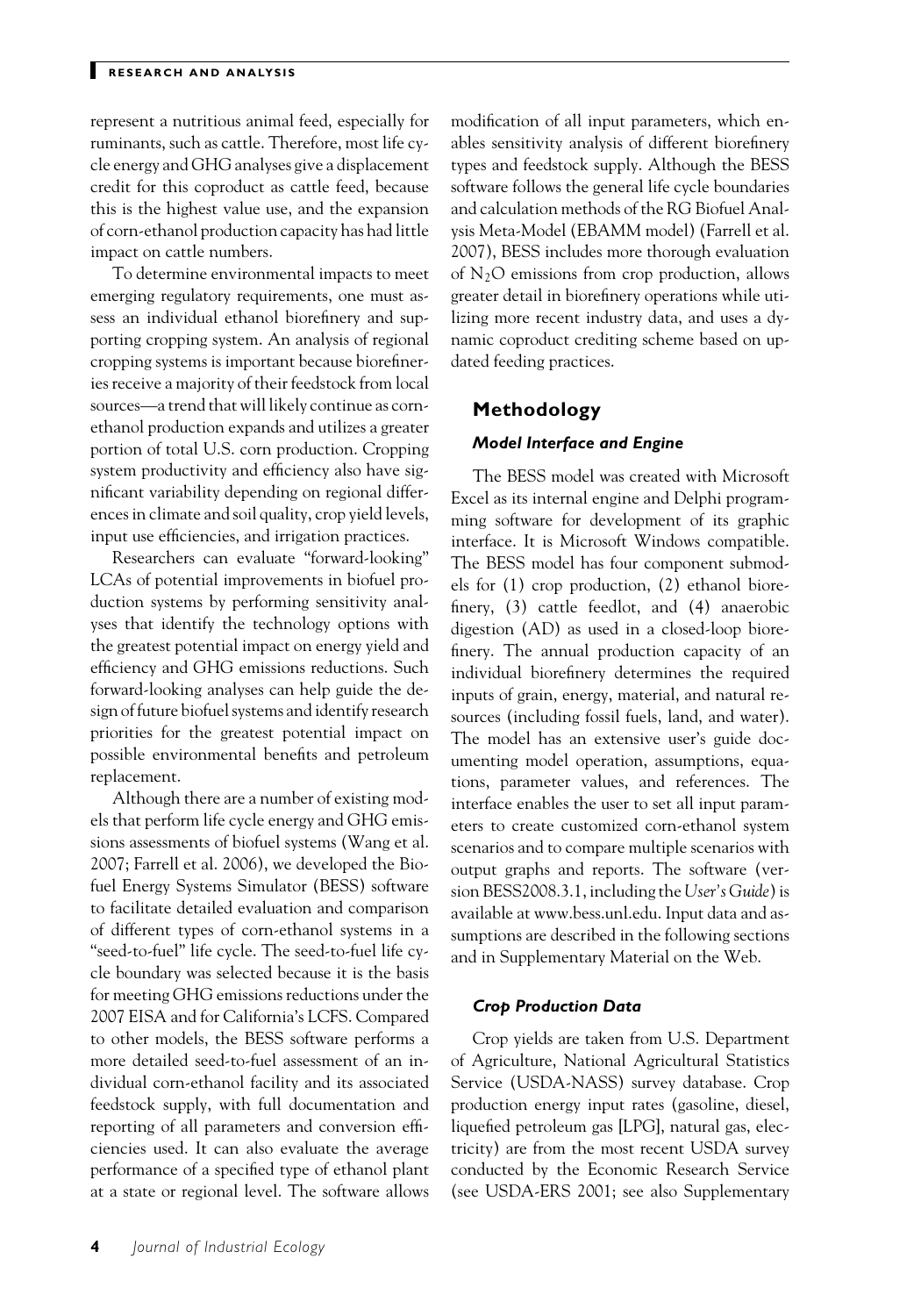Material on the Web and BESS *User's Guide* for more detail). Unfortunately, more recent USDA energy input surveys will not be available in the future, because funding is no longer allocated for collecting these data (McBride 2007). Default scenarios for a given state use the crop yield and input data for that state (USDA-ERS 2005). The Midwest scenarios utilize weighted-average input rates based on harvested corn area in the 12 Midwest states, $^2$  a region that accounted for 88% of total U.S. corn production in 2005. The progressive agricultural system (high-yield progressive cropping system with a standard natural gas biorefinery [HYP-NG]) is based on experimental data from Nebraska obtained from a production-scale field experiment that utilized innovative crop and soil management practices to achieve high yields with improved efficiencies for both irrigation and nutrient management (Verma et al. 2005).

#### *Ethanol Biorefinery Data*

The majority of ethanol plants built since 2004 and currently under construction in the United states are natural-gas-powered dry-grind mills. BESS version 2008.3.1 includes statistics from four recent surveys of ethanol plants (see table 1). Survey 1 includes 22 plants with a total annual capacity of 6.8 billion liters (L; 1.8 billion gallons). It was conducted by the Renewable Fuels Association and Argonne National Laboratories in 2006 and is one of the largest surveys conducted in recent years. It includes both wet and dry mills powered by coal or natural gas. Our study only uses performance values for the dry-mill plants in this survey (www.ethanolrfa.org/objects/documents/1652/ 2007\_analysis\_of\_the\_efficiency\_of\_the\_us\_ ethanol\_industry.pdf).

Survey 2 is an original survey we performed as a part of the USDA NC506 Regional Research project Sustainable Biorefining Systems for Corn Ethanol in the North-Central Region. It included eight ethanol plants in six states across the Corn Belt that began operation on or after January 2005. Data shown in table 1 were obtained directly from the plant managers. Plant capacities ranged from 182 to 212 million L per year (48 to 56 million gallons), for a total production capacity of 1.6 billion L in 2006 (420 million gallons), which was about 9% of total U.S. corn-ethanol production in that year.

Survey 3 represents data obtained from the Nebraska Department of Environmental Quality (NDEQ), which collects plant performance statistics to ensure compliance with air quality regulations. The nine ethanol plants in this data set included facilities that produced dry, wet, or a mixture of dry and wet distillers grains. They ranged from 83 to 220 million L annual production capacity (22 to 58 million gallons) and represented 1.4 billion L of total production (366 million gallons) in 2006, which was roughly 8% of total U.S. production. Survey 3a is a subset of the biorefineries included in Survey 3; it includes four plants that only produce wet distillers grains. Survey 4 represents data collected by the Iowa Department of Natural Resources (IDNR) for nine ethanol plants from 2004 to 2006 in compliance with state and federal air quality standards. These plants produce 1.5 billion L annually (400 million gallons), or about 8% of total 2006 U.S. ethanol production.

Surveys 3 and 4 contain no overlapping plants; Survey 2 contains one plant also found in Survey 4; and it is impossible to determine whether there is any overlap between Survey 1 and the other surveys, because only aggregate data are available to the public, without attribution to a specific biorefinery. In total, the unique ethanol production capacity included in Surveys 2–4 represents 4.3 billion L, or 23% of total U.S. ethanol production capacity in 2006. The largest recent survey of ethanol plants was performed by Christianson & Associates, and data from this survey provide an additional reference point. This 2007 survey included 33 ethanol plants from across the Corn Belt, with 97% of the production capacity coming from natural-gas-powered dry-mill facilities. Although the Christianson & Associates data are not used directly in any of the BESS scenarios, the average amount of energy used in the surveyed plants was remarkably similar to the averages from Surveys 1– 4 (http://www.ethanolrfa.org/objects/documents/ 1916/usethanolefficiencyimprovements08.pdf).

Surveys 1 and 2 are for denatured ethanol, whereas Surveys 3 and 4 are for anhydrous ethanol, because data were not available for rates of denaturant added (typical addition levels range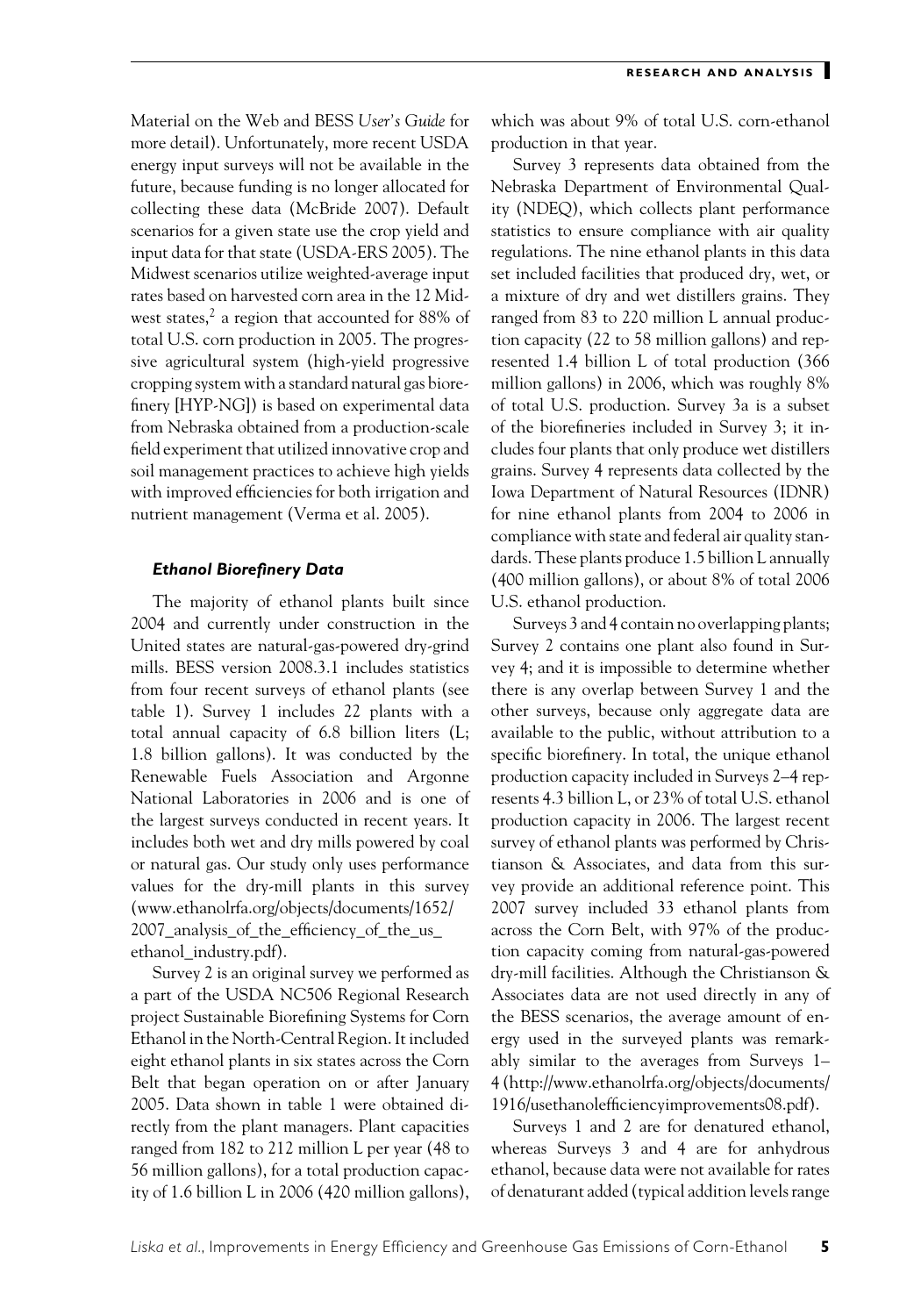| Simulation scenarios                                                                           |                                                                                               | MW-NG                                      | MW-NNG                               | IA-NG                                          | NE-NG                                          | NENGW                                                        | NE-CL                                                            | NE-Cod                                                         | HYP-NG                                     |
|------------------------------------------------------------------------------------------------|-----------------------------------------------------------------------------------------------|--------------------------------------------|--------------------------------------|------------------------------------------------|------------------------------------------------|--------------------------------------------------------------|------------------------------------------------------------------|----------------------------------------------------------------|--------------------------------------------|
| Agricultural energy inputs by cropping region                                                  |                                                                                               |                                            |                                      |                                                |                                                |                                                              |                                                                  |                                                                |                                            |
| Region                                                                                         |                                                                                               | $\mathop{\rm MW}$                          | MW                                   |                                                |                                                |                                                              |                                                                  |                                                                | HYP                                        |
|                                                                                                | $\mathrm{GJ\,Mg^{-1}}$                                                                        |                                            | $1.7\,$                              | $\leq \frac{4}{1}$                             | $E_{23}$                                       | $Z_{23}$                                                     | $E_{1.9}$                                                        | Z <sub>3</sub>                                                 | 1.8                                        |
| Energy inputs $G \log^{-1}$ 1.7<br>Biorefinery energy inputs by type, according to survey data |                                                                                               |                                            |                                      |                                                |                                                |                                                              |                                                                  |                                                                |                                            |
| Survey data                                                                                    |                                                                                               | RFA <sup>1</sup>                           | $\sum_{i=1}^{n}$                     | DNR <sup>4</sup>                               | NDEQ <sup>3</sup>                              | $NDEQ^{3a}$                                                  | NDEQ <sup>3</sup>                                                |                                                                | NDEQ'                                      |
|                                                                                                |                                                                                               |                                            |                                      |                                                |                                                |                                                              |                                                                  |                                                                | $\rm \frac{C}{Z}$                          |
| Energy source<br>Thermal energy                                                                |                                                                                               | <b>DES</b><br>2.69                         | DG387432653013                       | NG<br>6.95                                     | <b>DESERED SERVIS</b><br><b>DESERED SERVIS</b> | $\begin{array}{c}\n0400 \\ 0400 \\ 0400 \\ 040\n\end{array}$ |                                                                  | EPAª<br>Cal 0<br>6.10<br>4.00<br>0.419                         | 6.85                                       |
| TE, drying DG                                                                                  |                                                                                               |                                            |                                      |                                                |                                                |                                                              |                                                                  |                                                                |                                            |
| Electricity                                                                                    |                                                                                               |                                            |                                      |                                                |                                                |                                                              |                                                                  |                                                                |                                            |
| Conversion yield                                                                               | $\begin{array}{c} MJ \; L^{-1} \\ MJ \; L^{-1} \\ kW h \; L^{-1} \\ L \; kg^{-1} \end{array}$ | ns<br>0.185<br>0.419<br>3.5<br>3.5<br>0.13 |                                      | ns<br>0.185<br>0.393<br>22<br>55<br>55<br>0.13 |                                                |                                                              |                                                                  |                                                                | 0.76<br>0.185<br>0.408<br>32<br>36<br>0.13 |
| Dry DGS                                                                                        |                                                                                               |                                            |                                      |                                                |                                                |                                                              |                                                                  |                                                                |                                            |
| Modified DGS                                                                                   | $\%$                                                                                          |                                            |                                      |                                                |                                                |                                                              |                                                                  | $\frac{8}{10}$ o $\frac{13}{10}$                               |                                            |
| Wet DGS                                                                                        |                                                                                               |                                            |                                      |                                                |                                                |                                                              |                                                                  |                                                                |                                            |
| Capital energy                                                                                 | $\rm MJ$ $\rm L^{-1}$                                                                         |                                            |                                      |                                                |                                                |                                                              | $\begin{array}{c}\n0.73 \\ 0.730 \\ 0.731 \\ 0.733\n\end{array}$ |                                                                |                                            |
| System performance metrics                                                                     |                                                                                               |                                            |                                      |                                                |                                                |                                                              |                                                                  |                                                                |                                            |
| Net energy ratio                                                                               | $\rm MJ$ $\rm MJ^{-1}$ $\rm MJ^{-1}$                                                          |                                            | $1.64$<br>12.5<br>45.0<br>51<br>5134 |                                                |                                                |                                                              |                                                                  |                                                                |                                            |
| Ethanol to petrol.                                                                             |                                                                                               |                                            |                                      |                                                |                                                | $\frac{1.79}{10.9}$                                          |                                                                  |                                                                |                                            |
| GHG intensity                                                                                  | $gCO_2e$ MJ <sup>-1</sup>                                                                     | 1.61<br>12.3<br>45.1<br>51<br>4,010        |                                      | $1.76$<br>$12.9$<br>$42.0$<br>$54$             | $1.50$<br>$10.1$<br>$48.1$                     |                                                              | 2.23<br>9.3<br>67<br>67<br>4,116                                 | $\frac{1.29}{10.3}$<br>76.0<br>17<br>17<br>19<br>19<br>17<br>1 | $1.60$<br>$18.3$<br>$43.3$                 |
| GHG reduction                                                                                  |                                                                                               |                                            |                                      |                                                | $\frac{8}{3}$                                  | 59                                                           |                                                                  |                                                                |                                            |
| Ethanol yield                                                                                  | $L ha^{-1}$                                                                                   |                                            |                                      | 4,205                                          | 5,970                                          | 4,116                                                        |                                                                  |                                                                | 5,590                                      |

thermal energy; DGS

distillers grains plus solubles; ns

aEPA data are based on expert engineering estimates (EPA-EEA 2006).

= not specified.

## **RESEARCH AND ANALYSIS**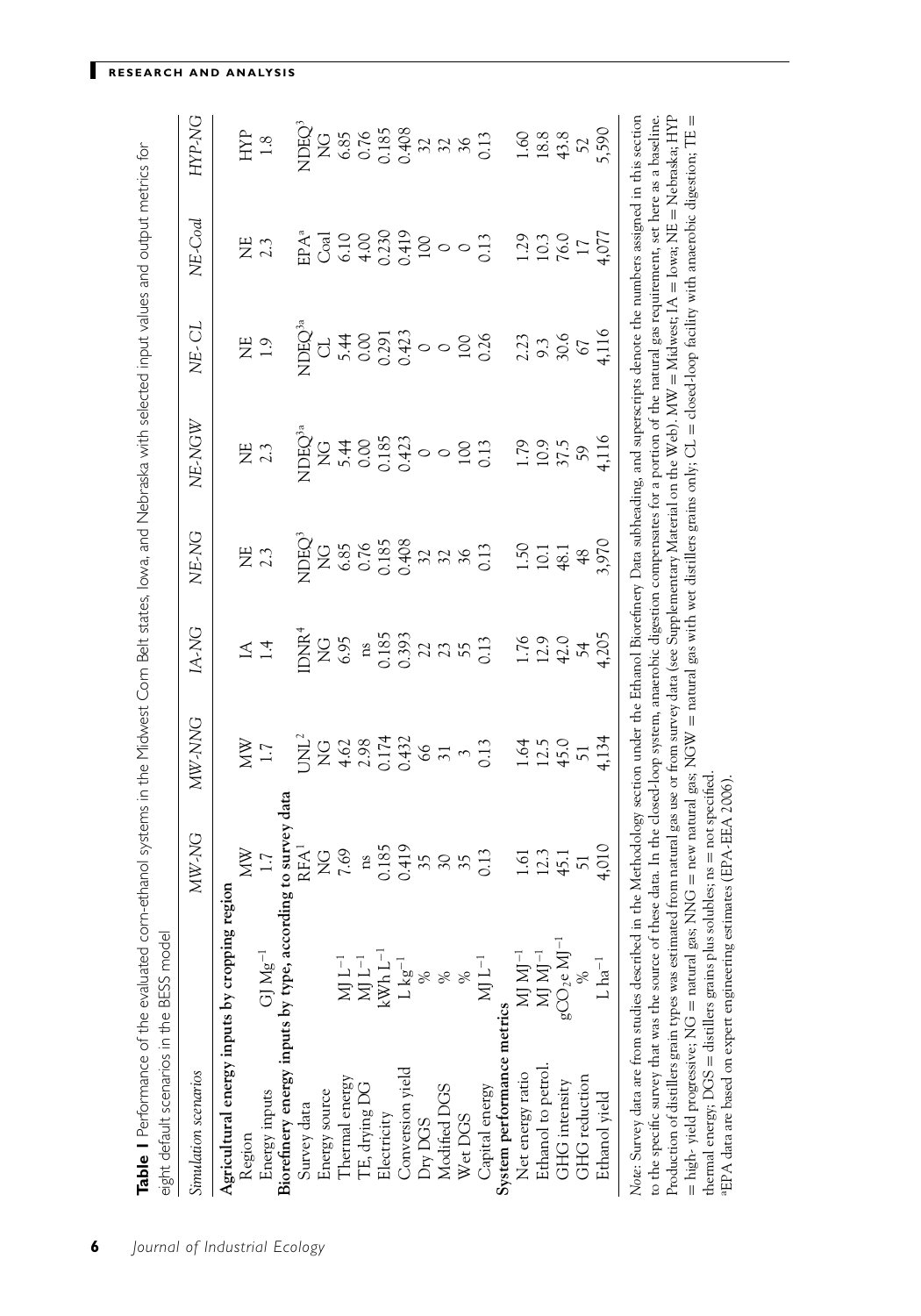from 2% to 4%). Results from Surveys 3 and 4 are thus conservative, as more fuel volume would be produced per unit of input. And although addition of denaturant would increase GHG emissions slightly, there is relatively little impact on life cycle emissions intensity as measured in grams of CO<sub>2</sub> equivalent per megajoule (gCO<sub>2</sub>e MJ<sup>-1</sup>), because the energy content of gasoline is incorporated into the denominator of this intensity ratio and has a higher energy value than ethanol. Results from Surveys 2–4 above are productionweighted averages based on annual productivity of the plants in the surveys.

One BESS scenario simulates a closed-loop biorefinery with anaerobic digestion of coproducts and cattle manure. The associated natural gas offset and system parameters for this scenario were developed in cooperation with Prime Biosolutions (Omaha, NE; http://www. primebiosolutions.com/) on the basis of the estimated efficiency of the closed-loop facility recently constructed in Mead, Nebraska. (See Supplementary Material on the Web and the BESS *User's Guide* for greater detail.)

#### *Coproduct Cattle Feeding*

Model calculations for determining a dynamic coproduct energy and GHG credit for distillers grains were based on their use in cattle feedlot rations. Factors that determine the magnitude of this credit include the percentage of inclusion in cattle diets, transportation distance from the ethanol plant to the feedlot, and cattle performance, which was based on extensive cattle feeding research at the University of Nebraska (Klopfenstein et al. 2008). It is assumed that conventional cattle feeding occurs in an open feedlot, because the large majority of cattle are produced in such feedlots. The BESS model utilizes the amount and type of coproduct created by the biorefinery to calculate the number of cattle needed to utilize all coproducts produced. Production energy costs for urea were previously estimated by industry standards for fertilizer production. A detailed account of the scientific basis for this coproduct crediting scheme is provided in the BESS *User's Guide*. An additional manuscript is in preparation with a complete description and evaluation of the coproduct credit model.

### *GHG Emission Factors*

The BESS model includes all GHG emissions from the burning of fossil fuels used directly in crop production, grain transportation, biorefinery energy use, and coproduct transport. All upstream energy costs and associated GHG emissions with production of fossil fuels, fertilizer inputs, and electricity used in the production life cycle are also included (see Supplementary Material on the Web and BESS *User's Guide* for details). Nonfossil fuel GHG emissions include  $N_2O$  from additions of nitrogen (N) from nitrogen fertilizer and manure, losses from volatilization, leaching and runoff, and crop residue; methane emissions from enteric fermentation are reduced in the coproduct crediting scheme and from manure capture in the closed-loop system. Emission factors were primarily from the *2006 IPCC Guidelines for National Greenhouse Gas Inventories* (IPCC et al. 2006). National average emissions from electricity were derived from "Inventory of U.S. Greenhouse Gas Emissions and Sinks: 1990–2005" (US EPA 2007) and were used for default scenarios (on average,  $CO<sub>2</sub>$  accounts for more than 99% of electricity GHG emissions; see Supplementary Material on the Web). For the analysis shown in figure 4, state-level  $CO<sub>2</sub>$  emissions from electricity generation were obtained from the Environmental Protection Agency's *Year 2004 Summary Tables* (April 2007) from eGRID2006 Version 2.1, and CH<sub>4</sub> and  $N_2O$  emissions were national averages. Emissions of  $N_2O-N$  from corn production were calculated to be approximately 1.8% of applied N fertilizer as well as additional losses from the N in applied manure, recycled crop residues, and N lost as nitrate (IPCC et al. 2006). Net change in soil carbon was assumed to be zero, because recent studies document that most cornbased cropping systems are neutral with regard to the overall carbon balance at the field level (Verma et al. 2005; Baker et al. 2007; Blanco-Canqui and Lal 2008).

#### *Corn-Ethanol System Scenarios*

Eight default scenarios are included in the BESS model. Six represent common types of corn-ethanol biorefineries, whereas two represent improved technologies for crop production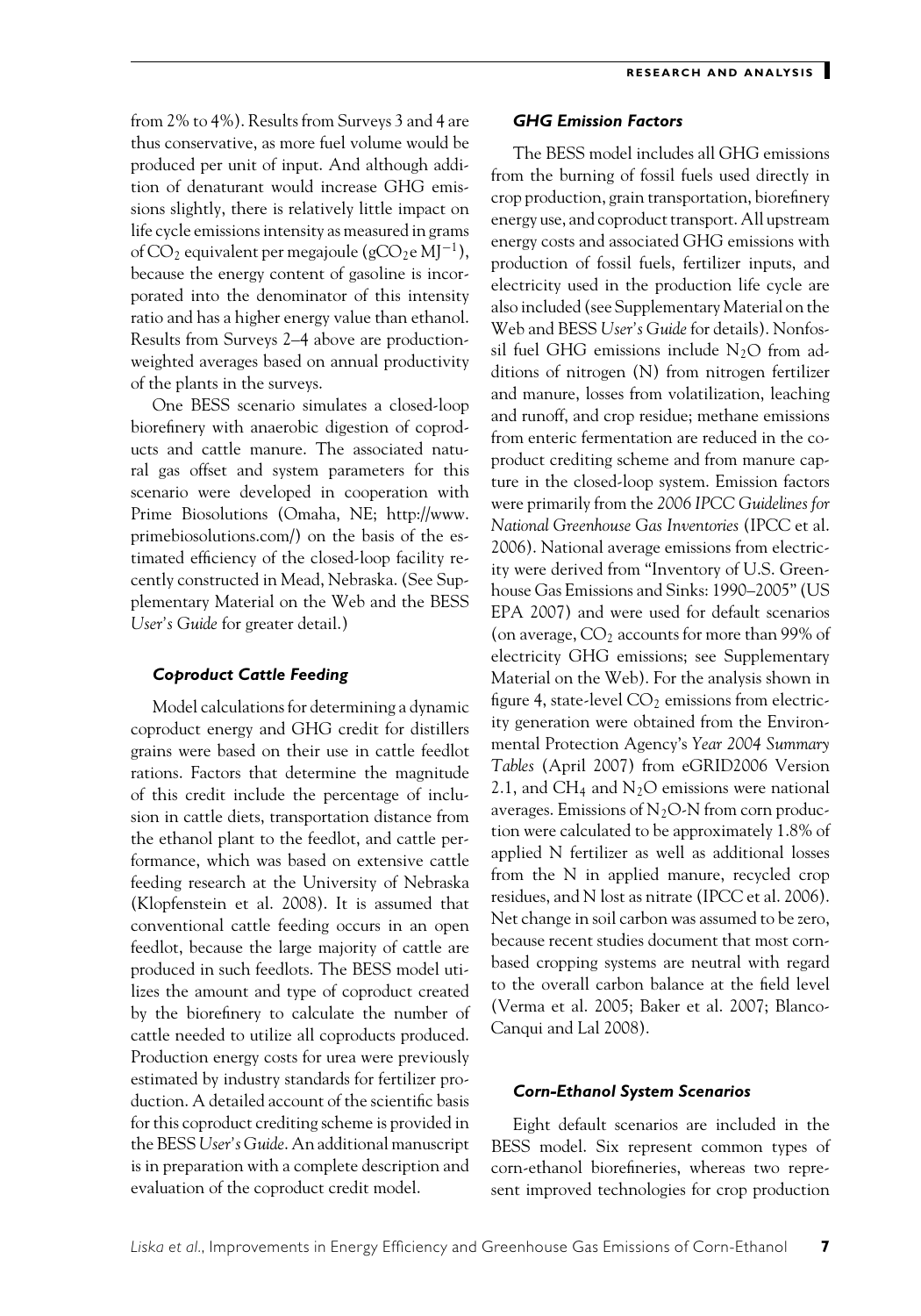**Figure I** Biorefinery thermal energy efficiency (MJ L<sup>-1</sup> ethanol) in corn-ethanol production; previous estimates (found in EBAMM and GREET) are compared to more recent survey data from natural-gas-powered dry mills in the Corn Belt. Estimates are labeled by survey organization, survey number as described in the Methodology section, and year of biorefinery operation in parentheses. Standard deviations of survey results are shown with error bars.  $EBAMM =$ RG Biofuel Analysis Meta-Model; GREET = Greenhouse Gases, Regulated Emissions, and Energy Use in Transportation.



(high-yield, progressive crop and soil management) or biorefinery operation and coproduct use (closed loop). Dry-mill types are linked with average corn production for the U.S. Midwest, Iowa (IA), Nebraska (NE) or a progressive notillage irrigated high-yield cropping system in Eastern NE (Verma et al. 2005; see table 1). The NE state average cropping system was additionally coupled with three additional biorefinery configurations: (1) a natural-gas-powered dry-mill producing only wet distillers grains and solubles (DGS) based on a survey of four plants in NE (NE-NGW); (2) a closed-loop biorefinery assumes that a natural-gas-powered dry-mill ethanol plant is located adjacent to a cattle feedlot that uses all the wet DGS in feed rations and that the manure and urine are collected as feedstock for an anaerobic digestion (AD) unit, which produces methane to power the ethanol plant thermal energy inputs (NE-CL); and (3) a coal-powered dry-mill biorefinery that produces dry DGS is based on data from Energy and Environment Analysis, Inc. (2006; NE-Coal; see table 1).

#### **Results and Discussion**

## *LCA of Biorefinery Types*

The majority of current U.S. corn-ethanol biorefineries are dry mills (82% of total U.S. production capacity in 2006; RFA 2008), as opposed to wet mills that separate gluten from starch before fermentation, and nearly all of these facilities are powered by natural gas. Likewise, most of the plants under construction are also dry mills powered by natural gas. The results we report here are based on a representative cross-section of this type of biorefinery; they are derived from surveys of individual facilities located in six Corn Belt states that accounted for 23% of total U.S. ethanol production in 2006 (1.13 billion gallons).

The results from our analyses indicate a substantial decrease in the amount of thermal energy required by these natural-gas-powered corn-ethanol biorefineries compared to earlier estimates (see figure 1). The estimates of biorefinery energy use from the most recent surveys show remarkable consistency, even though the data were obtained independently and represent a wide geographical distribution within the Corn Belt. These recent survey values for biorefinery energy use are used in the LCA results that follow based on the default scenarios analyzed by the BESS software.

The eight corn-ethanol scenarios had net energy ratio (NER) values from 1.29 to 2.23 and GHG intensities ranging from 31 to 76  $gCO<sub>2</sub>e$ MJ−<sup>1</sup> (see table 1). For the most common biorefinery types, which are represented by the first five scenarios, NER ranged from 1.50 to 1.79,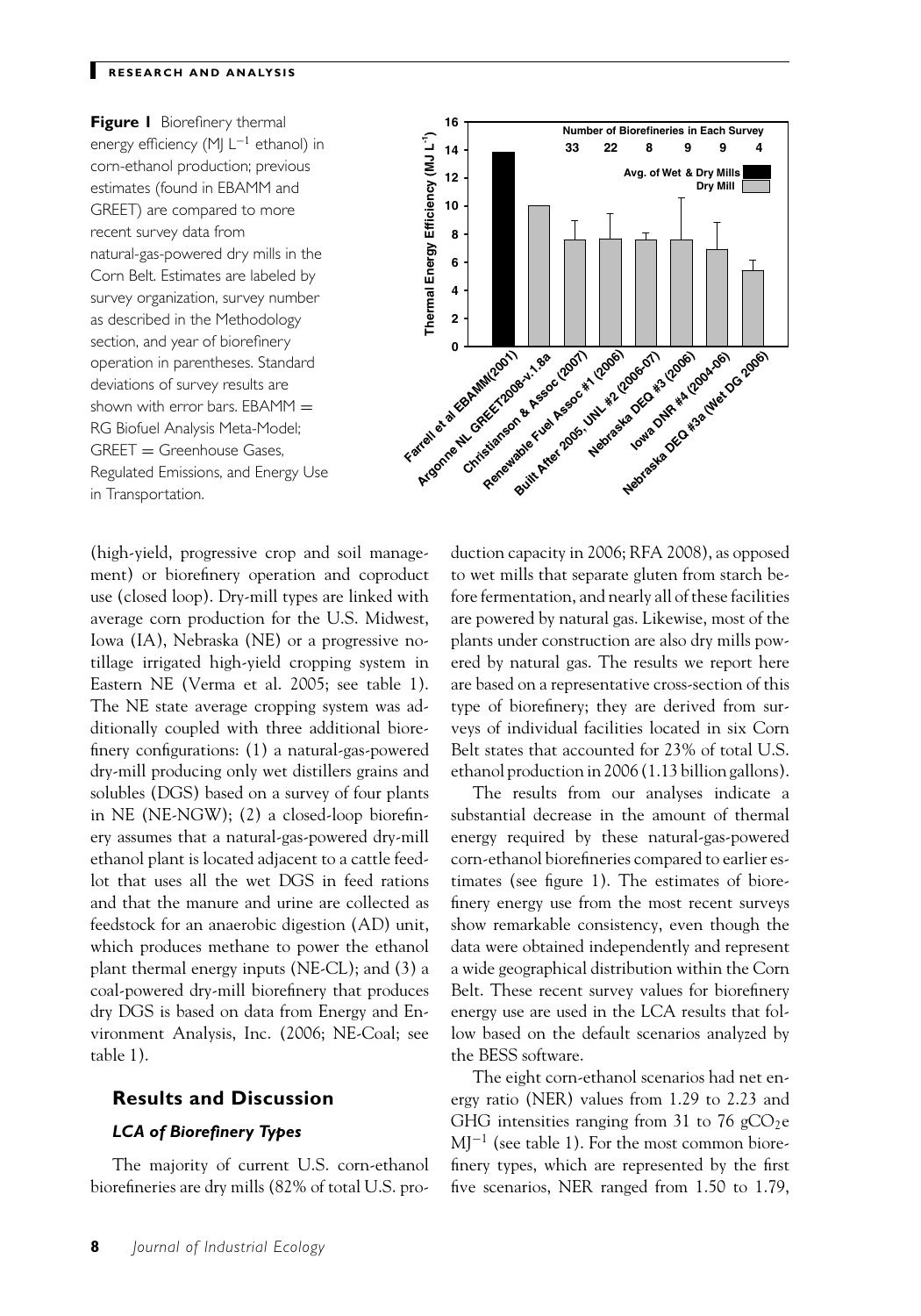

**Figure 2** Net energy yield (NEY) and greenhouse gas (GHG) emissions reduction compared to gasoline from different types of corn-ethanol systems used as default scenarios in the BESS model (www.bess.unl.edu). NEY includes ethanol plus coproduct energy credit minus energy inputs.  $MW =$ Midwest;  $IA = I$ owa;  $NE = Nebraska$ ;  $HYP = high-yield progressive$ ;  $NG =$ natural gas;  $NNG =$ new natural gas;  $\text{NGW}$  = natural gas with wet distillers grains only;  $\text{CL}$  = closed-loop facility with anaerobic digestion.

and GHG intensity ranged from 38 to 48 gCO<sub>2</sub>e  $MJ^{-1}$ . The largest ethanol yield relative to harvest area or petroleum input was achieved by the HYP-NG, which produced nearly 19 units of ethanol output per unit of petroleum input, on an energy-equivalent basis. The most common corn-ethanol systems reduced GHG emissions by 48% to 59% compared to gasoline, which has a GHG intensity of 92 gCO<sub>2</sub>e MJ<sup>-1</sup> (Arons et al. 2007; see figure 2). NEYs ranged from 22 to 53 gigajoules per hectare (GJ ha<sup>-1</sup>) and tended to be correlated with GHG reduction. Although ethanol plants with a coal-based thermal energy source (NE-Coal) had the lowest NER, NEY, and GHG reduction potential, this type of biorefinery accounts for a small proportion of U.S. cornethanol production.

The highest NER (2.23), the smallest GHG intensity (31 gCO<sub>2</sub>e MJ<sup>-1</sup>), and the greatest reduction in GHG emissions (67%) compared to gasoline occur in the closed-loop biorefinery system, where 56% of natural gas use is offset by biogas produced on site (see table 1). In the closed-loop system, all coproduct distillers grains are consumed at a cattle feedlot adjacent to the ethanol biorefinery. Coproduct distillers grains are fed wet to cattle and displace other feed requirements up to 50% of total intake (Klopfenstein et al. 2008). Cattle manure and urine are collected via slotted floors and processed in an AD system that produces methane. The AD unit is also assumed to be supplied with organic matter from coproduct syrups from the biorefinery. Maintaining the cattle feedlot on site adds no additional energy costs to the corn-ethanol system life cycle, because it is assumed that the feedlot is independent from the biofuel industry. The energy in methane from the AD unit is decreased by greater capital costs for infrastructure and increased electricity rates for operations (see table 1). Although coproduct distillers grains represent only a portion of the cattle diet and other feeds are required, all of the manure and resulting methane produced in the AD unit is credited to displace natural gas in the ethanol plant, because manure would not be harvested for energy from conventional open-pen feedlots. Moreover, nutrients in the manure are conserved in the AD process and are subsequently recovered for application to cropland, just as they are in manure. Thus, capturing the reduced carbon in manure with AD utilizes a carbon-neutral energy source not previously captured due to the natural oxidation of carbon in manure.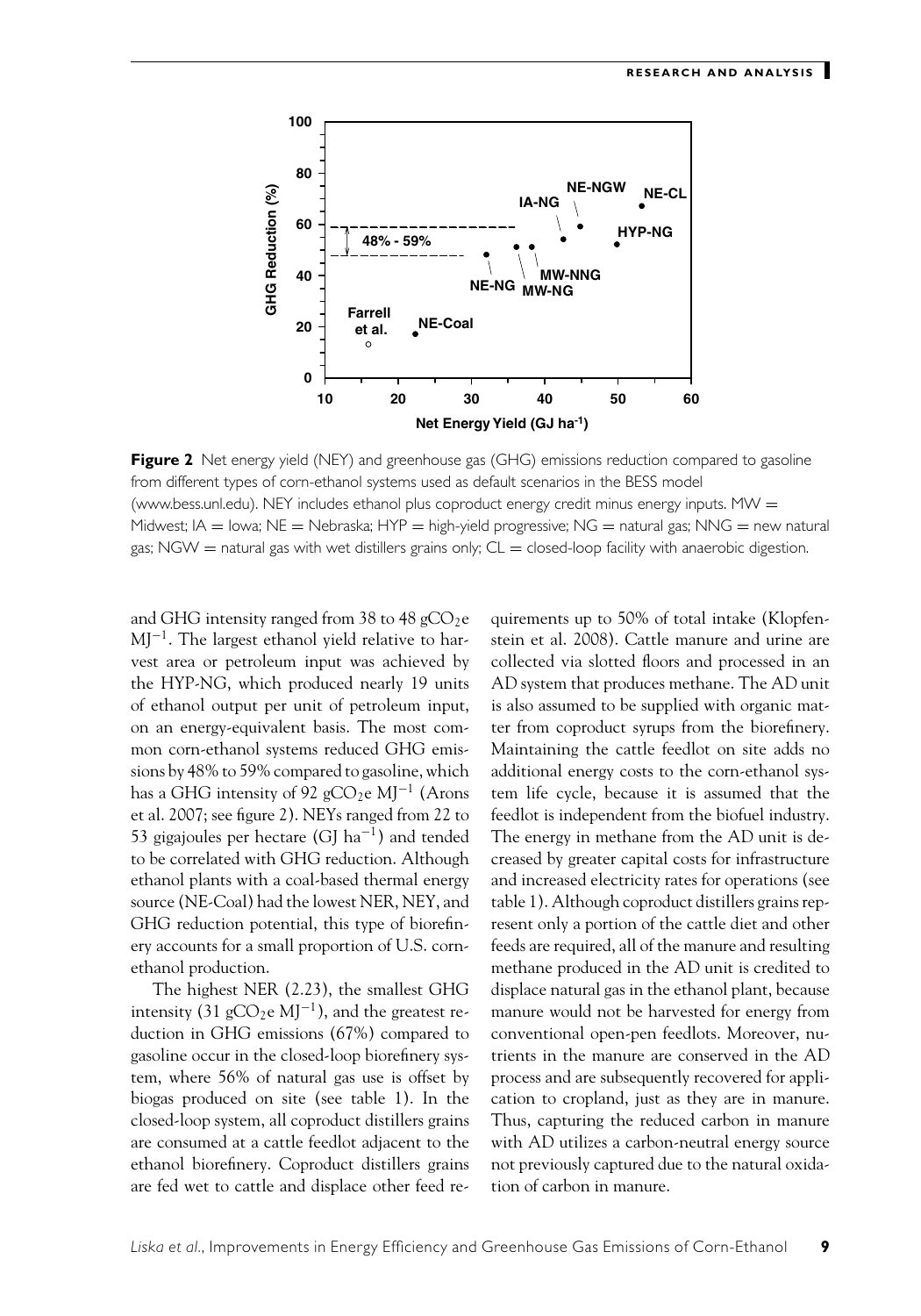Emissions of GHGs in a closed-loop system are additionally reduced by capture of manure methane and N. Methane from manure that would have been emitted if the cattle were fed in a traditional open feedlot is reduced by manure collection. The N excreted from the coproduct-fed cattle and from coproduct solubles from the biorefinery ends up in the aqueous output from the AD unit. The N is removed from this stream by means of an osmosis separation and is used to replace N fertilizer in crop production, which gives it an energy and GHG emissions offset for upstream production of an equivalent amount of N fertilizer. The N credit due to the closed-loop system is equal to the proportion of dietary N excreted by the cattle due to the inclusion of wet distillers grains in the diet minus the coproduct-inclusionrate-equivalent amount of N that would have been captured by an open-pen feedlot with conventional manure-handling systems, where about 49% of excreted N is volatilized from the pen surface (see BESS *User's Guide*). Besides the N retained in cattle, the capture of N is assumed to be 85% efficient in the closed-loop system, with an additional 15% loss of N at various stages in the cycle of production and feeding of coproducts to AD, removal of N, and field application.

## *Coproduct Energy Credits and Impact on GHG Emissions*

Coproduct substitutes for a portion of a conventional corn-based cattle diet and is therefore allocated an energy credit for displacing conventional feed. A previous estimate of the energy credit attributed to distillers grains was 4.13 megajoules per liter (MJ  $L^{-1}$ ) of ethanol (Farrell et al. 2006). This energy credit was estimated from a National Research Council report in 2000, which assumed that coproducts displaced corn, urea, soybean meal, and oil at 15% inclusion in the cattle diet. In response to the large increase in availability of distillers grains coproduct from ethanol production and the rise in soybean prices, cattle diets now largely exclude soybean meal and include a larger proportion of distillers grains coproduct (Klopfenstein et al. 2008). Thus, the energy and GHG credits attributable to feeding distillers grains must be based on current practices for formulating cattle diets.

Because the method of coproduct crediting has a large impact on life cycle energy efficiency and GHG emissions (see figure 3), the BESS model includes a detailed cattle feedlot component to estimate these effects. It assumes that the cattle feedlot industry will remain at a relatively constant size and exists independently of the biofuel industry—that is, the same number of cattle will be fed regardless of expansion of ethanol production capacity of 57 billion liters by 2015, as mandated in the 2007 EISA. The cattle component of the BESS model calculates a partial budget of the cattle feedlot considering the difference between a conventional diet and a cattle diet containing a mixture of dry DGS, partiallydried "modified" DGS, and wet DGS. The model then calculates the amount of energy and GHG emissions that would have been expended to produce the feed components that were displaced by the coproducts.

The crop production component of the model is used to calculate the energy requirement to produce a unit of corn (GJ  $Mg^{-1}$  grain; see BESS *User's Guide*) and associated GHG emissions. Corn grain consumption displaced by use of distillers grains reduces positive life cycle emissions by 20% for a typical natural-gas-powered biorefinery in Iowa (see table 2). Urea is also displaced by distillers grains in cattle rations, which reduces emissions by 5%. As cattle are on feed fewer days, methane emissions from enteric fermentation are reduced. An additional fossil fuel cost for transportation and feeding coproduct distillers grains is subtracted from the corn and urea feed substitution credit; the result is a final net coproduct energy credit, which ranges from 3 to 5 MJ  $L^{-1}$ depending on the proportion of coproduct substitution in the diet, average transport distance, and the type and level of distillers grains substituted in the feed rations. In total, the GHG credits attributable to coproducts ranged from 19% to 38% of total life cycle emissions (see figure 3).

## *Impact of Regionally Variable Corn Production*

Feedstock yield and production inputs have a large impact on biofuel system efficiency, GHG emissions, and NEY. Although the BESS model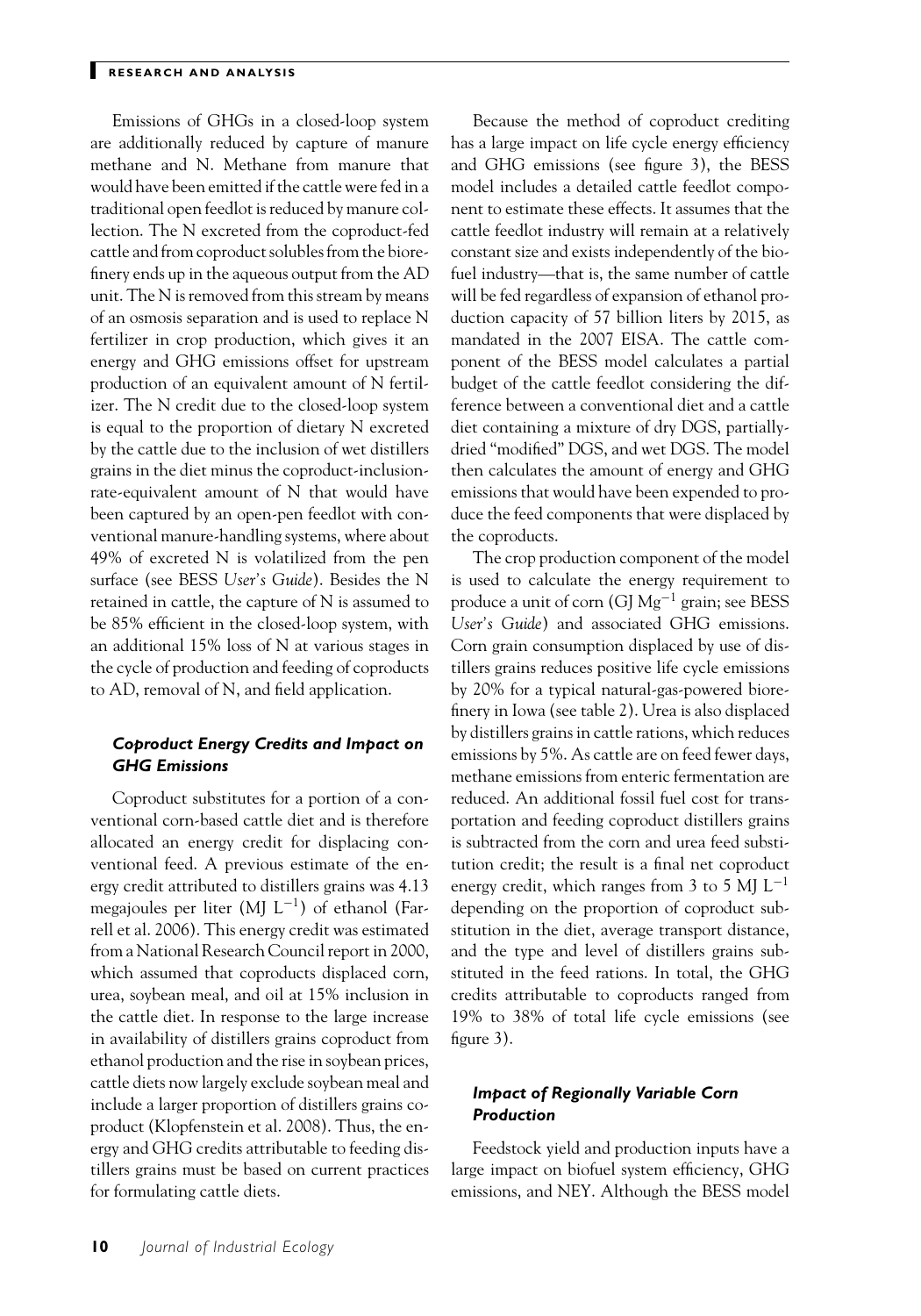

Figure 3 Greenhouse gas (GHG) emissions from each component of the corn-ethanol life cycle for different corn-ethanol systems. Values are based on BESS default scenarios for biorefineries with an annual ethanol production capacity of 379 million liters. Contributions of individual GHGs can be seen in the BESS model output results (www.bess.unl.edu). MW = Midwest;  $IA = Iowa$ ;  $NE = Nebraska$ ;  $HYP = high$ -yield progressive;  $NG =$  natural gas;  $NNG =$  new natural gas;  $NGW =$  natural gas with wet distillers grains only;  $CL = closed-loop$  facility with anaerobic digestion.

allows the user to specify default input parameters for crop production if they are available for a specific biorefinery and its associated feedstock supply, the default scenarios rely on data aggregated at the state or Midwest regional levels. Although crop production represents 37% to 65% of life cycle emissions in the eight corn-ethanol systems modeled (see figure 3), there are large differences among states due to differences in average crop yields and input requirements for corn production. Differences in soil properties, climate, and access to irrigation are largely responsible for these geospatial patterns. In 2003–2005, for example, the highest average county-level corn yield in the United States was 13.6 megagrams per hectare (Mg ha−1), which was 43% greater than the Corn Belt average (9.5 Mg ha<sup>-1</sup>) and 66% greater than the national average corn yield (8.2 Mg ha−1). Likewise, corn requires irrigation in the drier western Corn Belt and Great Plains states (e.g., NE, Kansas, Colorado, Texas) but is grown almost exclusively under rain-fed conditions in the more humid eastern Corn Belt states. Although irrigation increases the energy intensity of crop production, it also increases crop

yields and nitrogen use efficiency while reducing year-to-year yield variation. Higher feedlot cattle density in dry western states allows use of wet DGS as feed in local feedlots, which saves energy for drying and transportation of coproducts (see table 1, NE-NGW).

Land use productivity issues indicate that biofuel energy yield per unit area (e.g., NEY) is a critical metric to indicate the extent of competition among bioenergy, food crops, and native environments (Naylor et al. 2007; Liska and Cassman 2008). The NEY of the corn-ethanol production life cycle was highest in Iowa and lowest in Texas (see figure 4a). The energy intensity of corn production was found to increase from north to south, ranging from 1.4 to 4.1 MJ of energy input per kilogram (kg) grain yield. The southern United States has less soil organic matter, which requires higher N fertilizer inputs, and generally produces lower corn yields due to warmer temperatures, which shortens the grainfilling period. Nitrogen use efficiency (defined as kilograms of grain per kilogram N applied) ranges from 46 to 122 from Kentucky to New York. Irrigation in the West increases energy inputs. The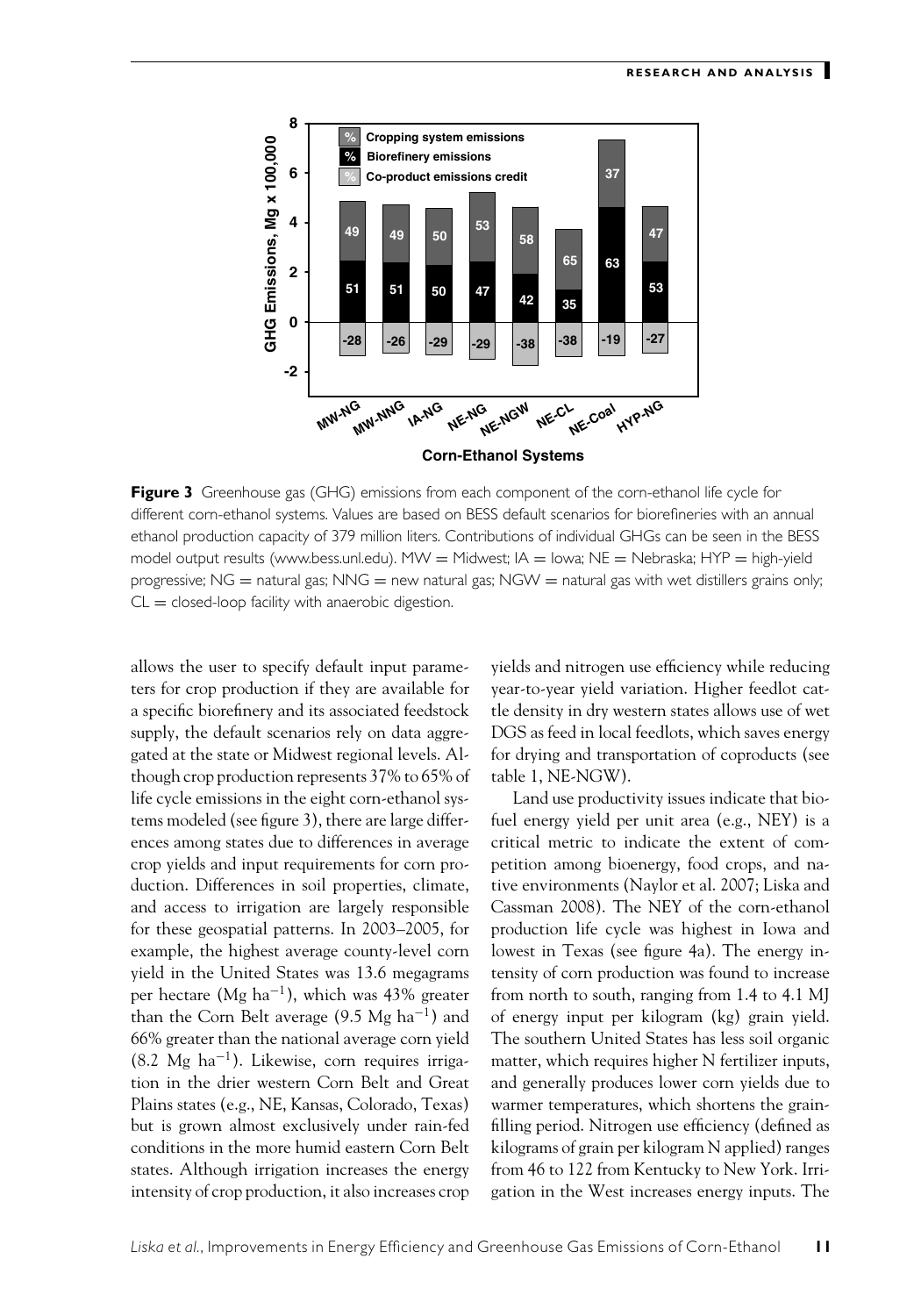| Component                                                          | GHG emission<br>category                      | $gCO_2e$<br>$MI^{-1}$ | Mg<br>CO <sub>2</sub> e <sup>a</sup> | % of<br>LC    |
|--------------------------------------------------------------------|-----------------------------------------------|-----------------------|--------------------------------------|---------------|
| Crop production                                                    | Nitrogen fertilizer (N)                       | 4.26                  | 34,069                               | 7.46          |
|                                                                    | Phosphorus fertilizer (P)                     | 0.953                 | 7,618                                | 1.67          |
|                                                                    | Potassium fertilizer (K)                      | 0.542                 | 4,337                                | 0.950         |
|                                                                    | Lime                                          | 2.82                  | 22,577                               | 4.95          |
|                                                                    | Herbicides                                    | 1.51                  | 12,079                               | 2.65          |
|                                                                    | Insecticides                                  | 0.018                 | 141                                  | 0.031         |
|                                                                    | Seed                                          | 0.193                 | 1,540                                | 0.337         |
|                                                                    | Gasoline                                      | 0.355                 | 2,837                                | 0.621         |
|                                                                    | Diesel                                        | 1.73                  | 13,848                               | 3.03          |
|                                                                    | <b>LPG</b>                                    | 1.24                  | 9,932                                | 2.18          |
|                                                                    | Natural gas                                   | $\mathcal{O}$         | 0                                    | $\mathcal{O}$ |
|                                                                    | Electricity                                   | 0.348                 | 2,785                                | 0.610         |
|                                                                    | Depreciable capital                           | 0.268                 | 2,144                                | 0.470         |
|                                                                    | $N_2O$ emissions <sup>b</sup>                 | 14.1                  | 112,550                              | 24.7          |
|                                                                    | Total                                         | 28.3                  | 226,456                              | 49.6          |
| Biorefinery                                                        | Natural gas input                             | 19.7                  | 157,356                              | 34.5          |
|                                                                    | Natural gas input:<br>drying DGS <sup>c</sup> | $\mathcal{O}$         | $\Omega$                             | $\Omega$      |
|                                                                    | Electricity input                             | 6.53                  | 52,201                               | 11.4          |
|                                                                    | Depreciable capital                           | 0.458                 | 3,663                                | 0.802         |
|                                                                    | Grain transportation                          | 2.11                  | 16,851                               | 3.69          |
|                                                                    | Total                                         | 28.8                  | 230,071                              | 50.4          |
| Coproduct credit                                                   | Diesel                                        | 0.216                 | 1,731                                | 0.379         |
|                                                                    | Urea production                               | $-2.62$               | $-20,956$                            | $-4.59$       |
|                                                                    | Corn production                               | $-11.4$               | $-91,501$                            | $-20.0$       |
|                                                                    | Enteric fermentation                          | $-2.64$               | $-21,102$                            | $-4.62$       |
|                                                                    | (CH <sub>4</sub> )                            |                       |                                      |               |
|                                                                    | Total                                         | $-16.5$               | $-131,828$                           | $-28.9$       |
| Transportation of ethanol from biorefinery                         |                                               | 1.40                  | 11,196                               | $\mathcal{O}$ |
| Life cycle net GHG emissions                                       |                                               | 42.0                  | 335,895                              | 100           |
| GHG intensity of ethanol (g CO2e $MI^{-1}$ )                       |                                               | 42.0                  | 335,895                              |               |
| GHG intensity of gasoline, <sup>d</sup> (g CO2e MJ <sup>-1</sup> ) |                                               | 92.0                  | 735,715                              |               |
| GHG reduction relative to gasoline (%)                             |                                               | 50.0                  | 399,819                              | 54.3%         |

**Table 2** Greenhouse gas (GHG) emissions inventory of the corn-ethanol life cycle (LC) for a natural gas dry mill biorefinery in Iowa (BESS model, IA-NG)

*Note:* LPG = liquefied petroleum gas; DGS = distillers and grain solubles.<br><sup>a</sup>Based on a 379 million liter annual capacity. <sup>b</sup>Includes emissions from nitrogen (N) inputs (synthetic fertilizer, manure N) and N losses (volatilization, leaching and runoff, crop residue; IPCC et al. 2006; see Supplementary Materials on the Web and BESS *User's Guide* for details). cNatural gas used for drying distillers grains was not specified in the survey data and is included in the total natural gas use. <sup>d</sup>Arons et al. 2007.

combination of these factors causes GHG emissions per Mg of grain yield to vary between 226 and 426 kilograms of carbon dioxide equivalent per megagram (kg CO<sub>2</sub>e Mg<sup>-1</sup>) grain, from New York to Texas (see figure 4b). This variation in crop production causes life cycle GHG reductions to vary widely among states, from 40% to 56% GHG reduction compared to gasoline, given an equivalent, recently built natural-gas-powered ethanol biorefinery.

## *GHG Inventory of Life Cycle Emissions*

A GHG emissions inventory is useful for determining the impact of various system components on life cycle results. In this analysis of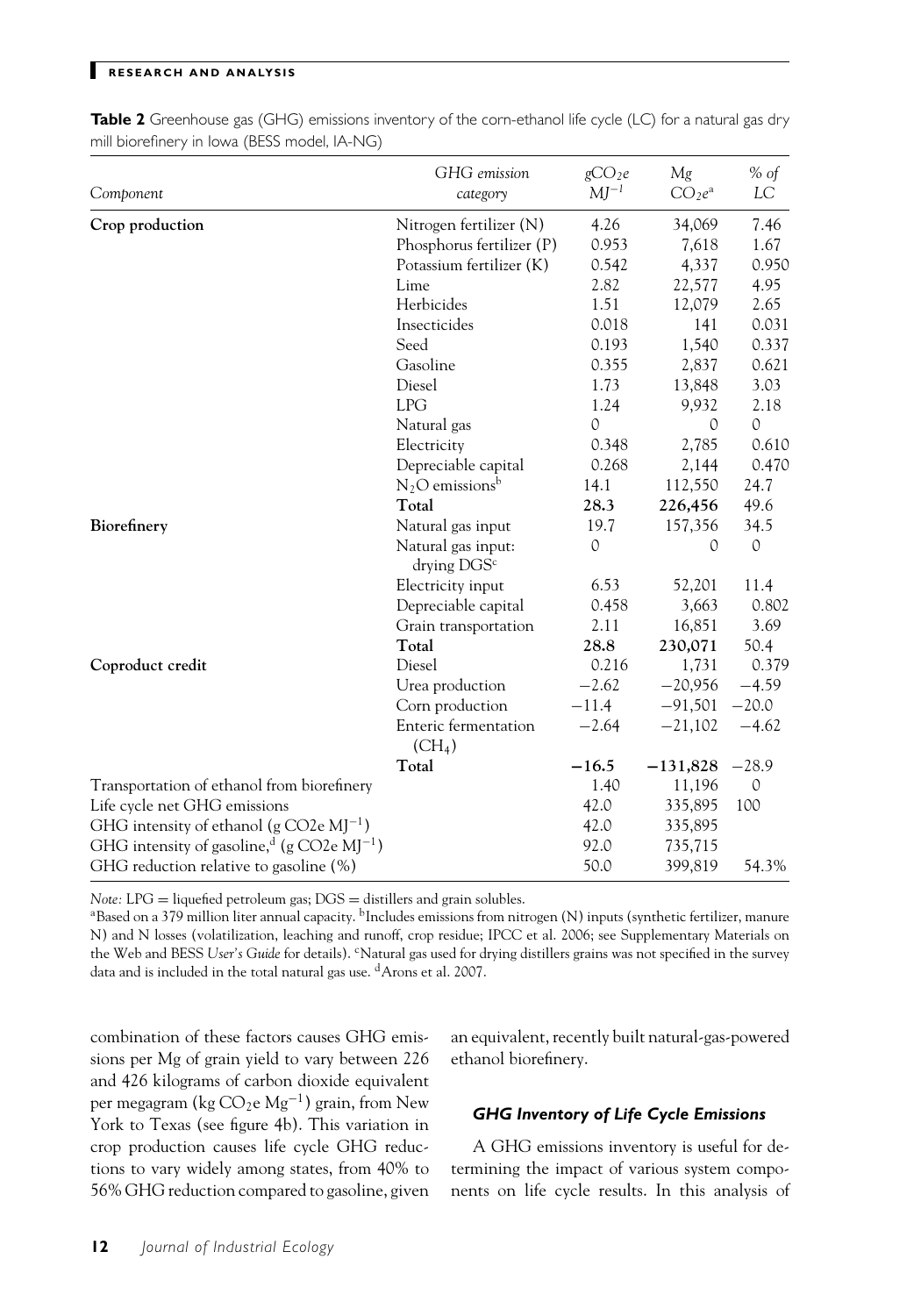

**Figure 4** Regional variability in corn-ethanol system performance due to differences in inputs to and outputs from crop production: (A) Net energy yield of the corn-ethanol production life cycle, given a new natural gas biorefinery (see table 1, MW-NNG). (B) Greenhouse gas intensity of corn production (kg  $CO_2e$ Mg<sup>-1</sup> grain), and life cycle GHG reductions of corn-ethanol compared to gasoline (%), given a new natural gas biorefinery. Results were calculated with the BESS model (www.bess.unl.edu).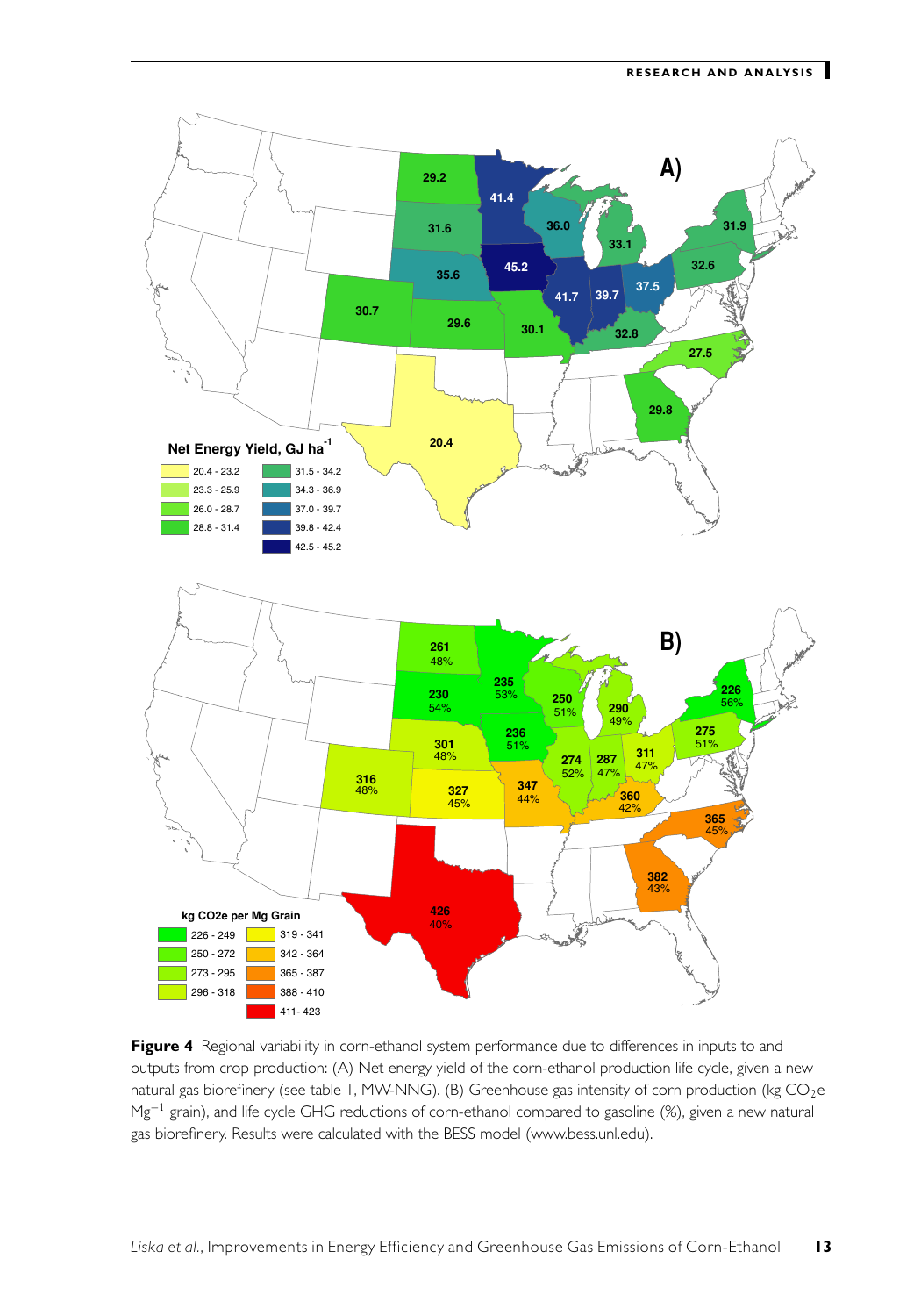corn-ethanol, 37% to 65% of life cycle GHG emissions come from the crop production phase, whereas the remaining 35% to 63% are produced by the biorefinery (see figure 3). For example, crop production contributed 50% of positive life cycle GHG emissions in a natural-gas-powered biorefinery in Iowa (IA-NG);  $N<sub>2</sub>O$  emissions from N fertilizer, manure N, and other indirect losses accounted for nearly half of crop production emissions and 25% of life cycle emissions (see table 2). The biorefinery contributed the other 50% of positive GHG life cycle emissions, and the coproduct credit represents a 29% reduction in GHG emissions.

The sum of the emissions inventory minus the emissions saved by feeding the coproduct results in a life cycle GHG intensity of fuel ethanol at 42 gCO<sub>2</sub>e MJ<sup>-1</sup> (see table 2). This represents a 54% reduction in life cycle emissions compared to gasoline; emissions are reduced by nearly 400,000 megagrams of  $CO_2$  equivalents (Mg  $CO_2e$ ) for a 379 million liter (100 million gallon) ethanol biorefinery.

## *Toward Certification of Biofuel GHG Intensity and Emissions Trading*

The BESS model provides a framework for developing standardized assessment procedures for biofuels. The default scenarios evaluate performance of the most common types of U.S. corn-ethanol production facilities, and the output provides an estimate of GHG emissions compared to gasoline. Regulations and compliance processes to meet the emissions thresholds stipulated by legal mandates, such as the EISA of 2007, will require development of standardized life cycle metrics and assessment protocols for biofuel systems (Liska and Cassman 2008). Scientific consensus among the regulating agencies at state, national, and international levels is needed for the establishment of system boundaries, constant and dynamic input parameters and their values, and the metrics employed. Explicit, transparent, and well-documented LCA software, such as BESS, can serve as a platform for building such a consensus. Government agencies, researchers, the private sector, and environmental advocacy groups from regional, national, and international levels are currently engaged in a dialogue to develop a biofuel GHG emission certification process (Lewandowski and Faaij 2006; Roundtable on Sustainable Biofuels, http://cgse.epfl.ch/page65660.html).

Of existing models to evaluate the GHG intensity of the corn-ethanol production life cycle, all lack an adequate user interface for regulatory and compliance purposes (Arons et al. 2007). In addition, most existing models utilize outdated values for key input parameters for crop production and yields, the amount of energy required by a typical ethanol biorefinery to convert corn to ethanol and process the coproducts, and the manner in which coproducts are used in livestock diets. Differences in the coproduct credits in BESS compared to earlier models are largely due to three factors: (1) Distillers grains are considered an energy source rather than a source of protein, because the feed has threefold greater protein content than corn (Klopfenstein et al. 2008); (2)  $N_2O$  emissions associated with displaced corn result in a larger GHG emissions credit; and (3) wet DGS has a higher feeding efficiency compared to dry DGS. Taken together, use of updated input parameters across the life cycle results in substantial differences in estimates of GHG emissions from corn-ethanol (see table 3).

When GHG emissions from crop production, biorefinery, and coproduct savings are evaluated according to recent data, the magnitude of directeffect GHG emission reductions is twofold to threefold greater than the 17% to 24% previously reported from existing models with older performance data (see table 3). Such a large difference will affect the regulation of GHG emissions from corn-ethanol systems under the 2007 EISA and state-level LCFS, because the production life cycle can tolerate an additional GHG "debt" from the indirect effects of land use change and still meet GHG emissions standards.

GHG emissions trading markets could provide an additional revenue stream if the cornethanol systems can achieve verifiable reductions in GHG emissions compared to gasoline. For example, when the mandated annual production capacity of 57 billion liters occurs by 2022, a 50% GHG reduction could have an annual value of \$330 million at current Chicago Climate Exchange prices of \$6 per Mg  $CO<sub>2</sub>e$ .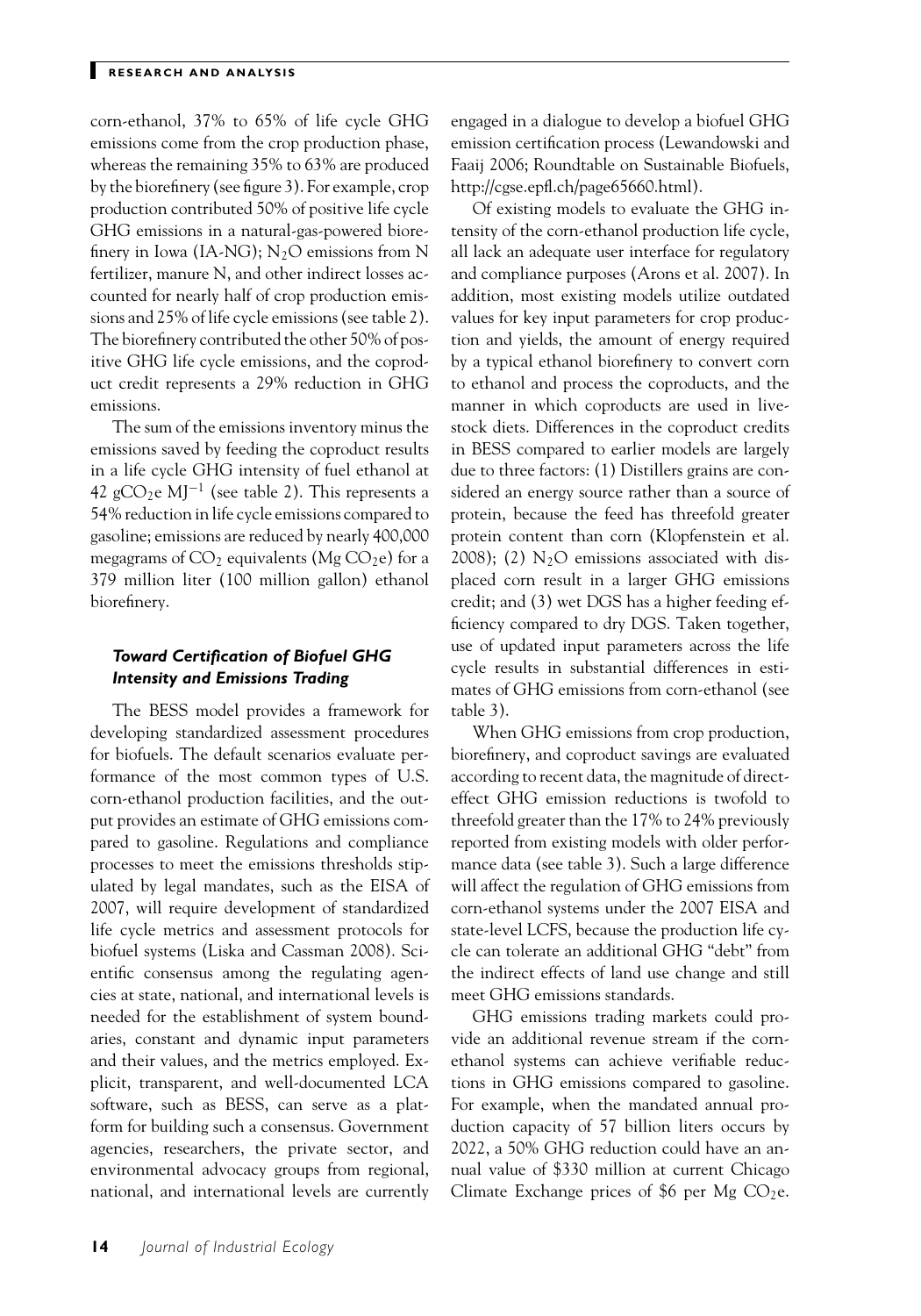| Emissions         | GREET | <b>BEACCON</b> | EBAMM | <b>BESS</b><br>$(MW\text{-}NNG)$ | <b>BESS</b><br>$(NE-NG)$ | <b>BESS</b><br>$(NE-NGW)$ |
|-------------------|-------|----------------|-------|----------------------------------|--------------------------|---------------------------|
| Crop production   | 44    | 44             | 37    | 29                               | 35                       | 34                        |
| Biorefinery       | 43    | 37             | 64    | 30                               | 31                       | 25                        |
| Coproduct credit  | $-17$ | $-17$          | $-25$ | $-16$                            | $-19$                    | $-22$                     |
| Denaturant        |       | 6              |       |                                  |                          |                           |
| Land use change   |       |                |       |                                  |                          |                           |
| GWI               | 70    | 71             | 76    | 45                               | 48                       | 38                        |
| Gasoline          | 92    | 92             | 92    | 92                               | 92                       | 92                        |
| GHG reduction (%) | 24    | 23             | 17    | 51                               | 48                       | 59                        |

**Table 3** Comparison of results from different models for life cycle greenhouse gas (GHG) emissions from dry-mill corn-ethanol systems (gCO<sub>2</sub>e M|<sup>-1</sup>)

*Note*: GREET version 1.8a is available from: http://www.transportation.anl.gov/software/GREET/. BEACCON version 1.1 is available from www.lifecycleassociates.com; it is largely based on GREET. EBAMM version 1.1-1 (Farrell et al. 2006), "Ethanol Today" avg. 2001 ethanol plant, data for wet and dry mills, see figure 1; BESS model default scenarios. The BESS model has a dynamic coproduct credit that is primarily dependent on the GHG intensity of crop production and the yield of ethanol per unit gram at the biorefinery.  $MW = Midwest$ ;  $NNG = new$  natural gas;  $NG =$  natural gas;  $NE = Nebraska$ ;  $NGW = gas$  with wet distillers grains only.

Under a fully implemented cap-and-trade program, however, GHG prices are projected to be \$49 per Mg CO2e (Kintisch 2007), which gives a total GHG trading value of \$2.7 billion per year. It is noteworthy that current prices under the European Union's Emissions Trading Scheme are €23 per Mg (www.pointcarbon.com, Oct. 9, 2008), which is equivalent to US\$31 at current exchange rates.

As more costly petroleum reserves (e.g., tar sands) are developed, the emissions intensity of conventional gasoline will increase substantially compared to current petroleum. Coal-to-liquids and oil shale are estimated to have nearly twice the GHG intensity as petroleum obtained from near-surface land and coastal oil fields (Bordetsky et al. 2007). Therefore, the magnitude of GHG mitigation potential of biofuel systems has the potential to increase over time.

## **Conclusions**

Recent improvements in crop production, biorefinery operation, and coproduct utilization in U.S. corn-ethanol systems result in greater GHG emissions reduction, energy efficiency, and ethanol-to-petroleum output/input ratios compared to previous studies. Direct-effect GHG emissions reductions were found to be 48% to 59% compared to gasoline, which is two to three times greater than estimated in previous reports (Farrell et al. 2006). The NER has improved from 1.2 in previous studies to 1.5 to 1.8 on the basis of updated data. Ethanol-to-petroleum ratios were 10:1 to 13:1 for today's typical corn-ethanol systems but could increase to 19:1 with progressive crop management that increases both yield and input use efficiency. A closed-loop biorefinery with an AD system reduces GHG emission by 67% and increases the net energy ratio to 2.2. Such improved performance moves corn-ethanol much closer to the hypothetical estimates for cellulosic biofuels.

## **Acknowledgements**

We appreciate support from the Western Governor's Association, U.S. Department of Energy, Nebraska Energy Office, USDA-CSREES NC506 Regional Research, Environmental Defense, and the Agricultural Research Division and Nebraska Center for Energy Sciences Research at the University of Nebraska. Survey statistics were provided by the Renewable Fuels Association (thanks to Kristy Moore), Nebraska Department of Environmental Quality, Iowa Department of Natural Resources, and Christianson & Associates (Willmar, MN). We thank Daniel Kenney and Patrick Tracy, Prime Biosolutions (Omaha, NE), for help analyzing the closed-loop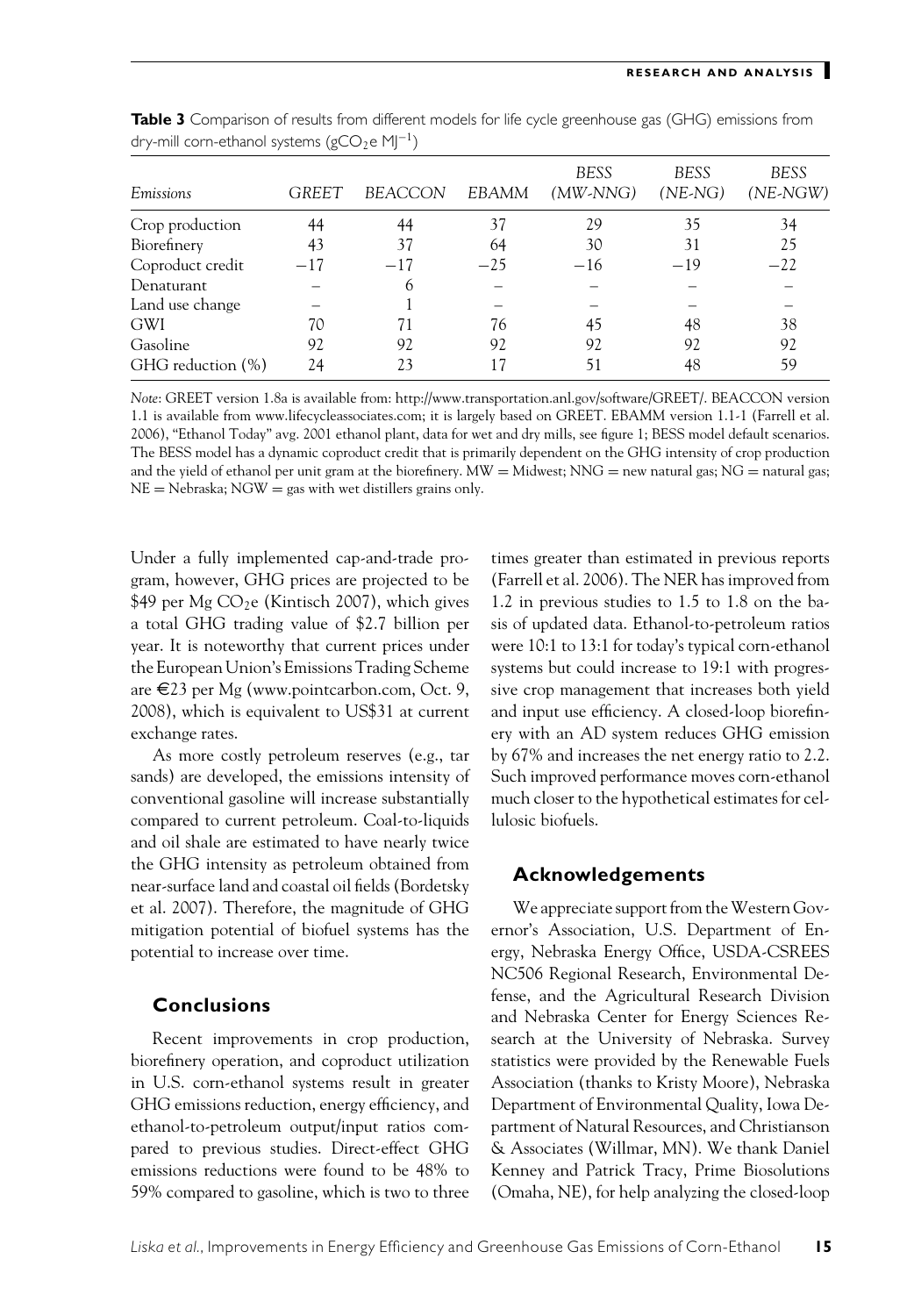system; Maribeth Milner, Agronomy and Horticulture, UNL, for GIS support; and Rick Koelsch, Biological Systems Engineering, UNL, for assistance with emission factors from anaerobic digestion.

## **Note**

- 1. Editor's Note: For further information on the industrial ecology of biofuels and other biobased products, see the special issue of the Journal of Industrial Ecology on Biobased Products (Volume 7, Number 3-4).
- 2. The 12 Midwest states are South Dakota, Minnesota, Iowa, Wisconsin, North Dakota, Illinois, Indiana, Michigan, Nebraska, Ohio, Kansas, and Missouri.

## **References**

- Adviento-Borbe, M. A. A., M. L. Haddix, D. L. Binder, D. T. Walters, and A. Dobermann. 2007. Soil greenhouse gas fluxes and global warming potential in four high-yielding maize systems. *Global Change Biology* 13(9): 1972–1988.
- Arons, S. M., A. R. Brandt, M. A. Delucchi, A. Eggert, A. E. Farrell, B. K. Haya, J. Hughes, B. M. Jenkins, A. D. Jones, D. M. Kammen, S. R. Kaffka, C. R. Knittel, et al. 2007. *A low-carbon fuel standard for California, Part 1: Technical analysis*. Berkeley: University of California, Berkeley.
- Baker, J. M., T. E. Ochsner, R. T. Venterea, and T. J. Griffis. 2007. Tillage and soil carbon sequestration—What do we really know? *Agriculture, Ecosystems, and Environment* 118(1–4): 1–5.
- Blanco-Canqui, H. and R. Lal. 2008. No-tillage and soil-profile carbon sequestration: An on-farm assessment. *Soil Science Society of America Journal* 72(3): 693–701.
- Bordetsky, A., S. Casey-Lefkowitz, D. Lovaas, E. Martin-Perera, M. Nakagawa, B. Randall, and D. Woynillowicz. 2007. *Driving it home: Choosing the right path for fueling North America's transportation future*. Drayton Valley, Alberta, Canada: Natural Resources Defense Council, Western Resources Advocates, Pembina Institute.
- Cassman, K. G. and A. J. Liska. 2007. Food and fuel for all: Realistic or foolish? *Biofuels, Bioproducts, and Biorefining* 1(1): 18–23.
- Cassman, K. G., A. D. Dobermann, and D. T. Walters. 2002. Agroecosystems, N-use efficiency, and N management. *AMBIO* 31(2): 132–140.
- CTIC (Conservation Technology Information Cen-

ter). 2004. *Crop residue management survey*. West Lafayette, IN: CTIC.

- Duvick, D. N. and K. G. Cassman. 1999. Post-greenrevolution trends in yield potential of temperate maize in the north-central United States. *Crop Science* 39(6): 1622–1630.
- Ellerman, A. D. and B. K. Buchner. 2007. The European Union Emissions Trading Scheme: Origins, allocation, and early results. *Review of Environmental Economics and Policy* 1(1): 66– 87.
- EPA-EEA (U.S. Environmental Protection Agency, Energy and Environmental Analysis, Inc.) 2006. *Baseline energy consumption estimates for natural gas and coal-based ethanol plants—the potential impact of combined heat and power (CHP)*. Washington, DC: Combined Heat and Power Partnership of the EPA.
- Farrell, A. E., R. J. Plevin, B. T. Turner, A. D. Jones, M. O'Hare, and D. M. Kammen. 2006. Ethanol can contribute to energy and environmental goals. *Science* 311(5760): 506–508.
- IPCC. 2006. 2006 IPCC Guidelines for National Greenhouse Gas Inventories. *Prepared by the National Greenhouse Gas Inventories Programme*, Eggleston, H. S., Buendia, L. Miwa, K., Ngara, T. and Tanabe, K. Hayama, Japan: IGES.
- Kintisch, E. 2007. Senate bill would provide billions for deploying cleaner technologies. *Science* 318(5857): 1708–1709.
- Klopfenstein, T. J., G. E. Erickson, and V. R. Bremer. 2008. Board-invited review: Use of distillers byproducts in the beef cattle feeding industry. *Journal of Animal Science* 86(5): 1223– 1231.
- Lewandowski, I. and A. P. C. Faaij. 2006. Steps towards the development of a certification system for sustainable bio-energy trade. *Biomass and Bioenergy* 30(2): 83–104.
- Liska, A. J. and K. G. Cassman. 2008. Towards standardization of life-cycle metrics for biofuels: Greenhouse gas emissions mitigation and net energy yield. *Journal of Biobased Materials and Bioenergy* 2(3): 187–203.
- McBride, W. 2007. Personal communication with William McBride, Agricultural Economist, U.S. Department of Agriculture, Economic Research Service, Washington D.C., 16 November.
- McElroy, A. K. 2007. Capturing carbon opportunities. *Ethanol Producer Magazine* 13(July): 142.
- Naylor, R. L., A. J. Liska, M. B. Burke, W. P. Falcon, J. Gaskell, S. D. Rozelle, and K. G. Cassman. 2007. The ripple effect: Biofuels, food security, and the environment. *Environment* 49(9): 30–43.